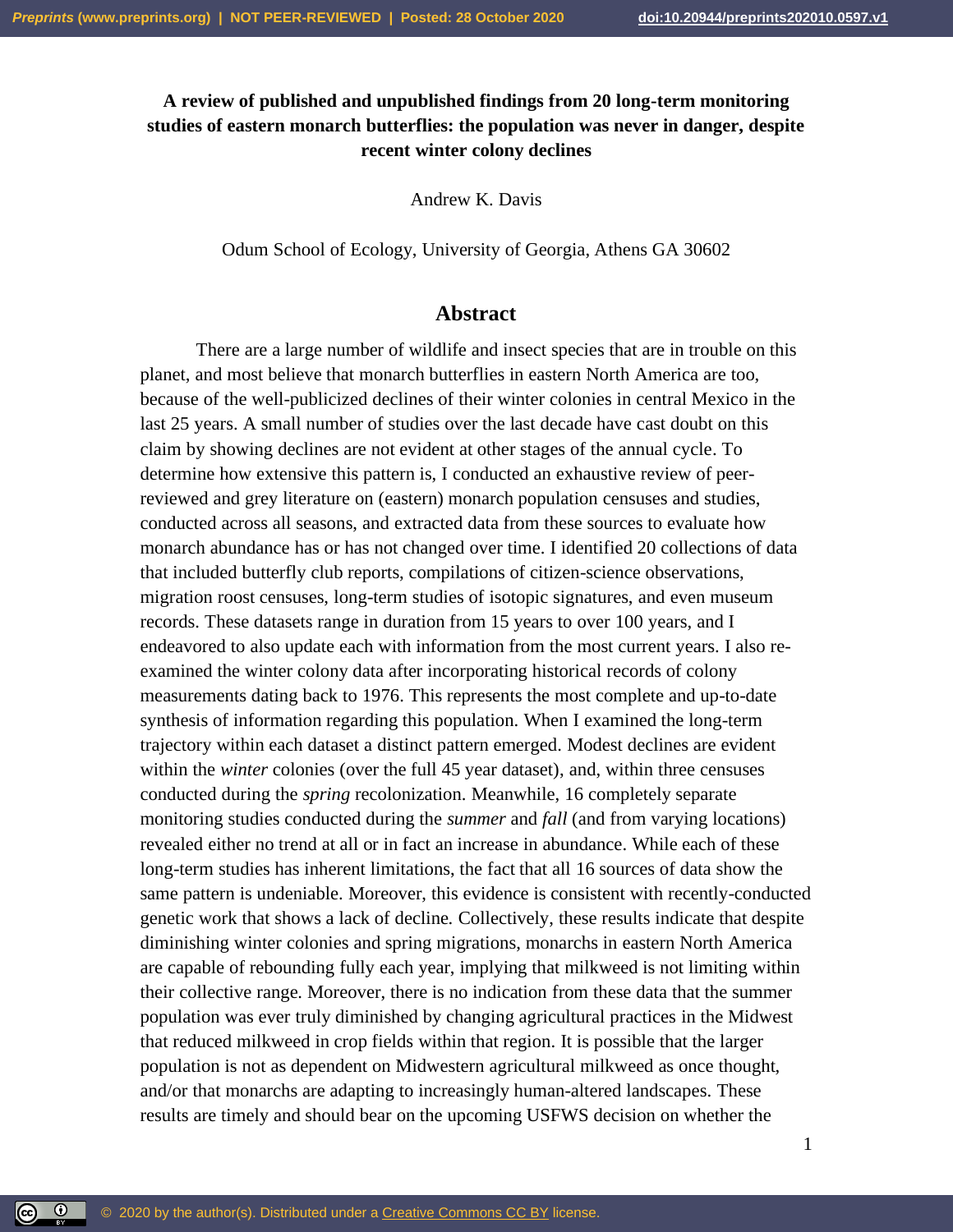monarch requires federal protection in the United States. Importantly, they argue that despite losses of many insects globally, the eastern North American monarch population is not in the same situation.

**Keywords:** monarch butterflies, *Danaus plexippus*, population status, conservation, longterm studies, milkweed limitation

There is little doubt that the earth is changing from the activities of humans. For most of the world's biota, these changes are inflicting significant harm at a local and international level. A well-publicized example is the losses of many insect populations around the world, and many scientists believe this is one of the most dire conservation issues facing this planet (Basset and Lamarre 2019, Black 2019, Forister et al. 2019, Didham et al. 2020, Wagner 2020). Insects are indeed an integral part of the food chain in any functioning ecosystem, and moreover, some insects provide immense and direct benefits to human welfare, such as pollinators of our agricultural crops. However, a lesspublicized fact is that the broad-scale changes wrought by humans may not be detrimental to all insect species (Crossley et al. 2020, Halsch et al. 2020). In fact, certain species may be able to adapt to the new landscapes and human settlements, with little noticeable change to their overall populations. For example, in a recent analysis of butterfly censuses conducted over 20 years throughout the state of Ohio, USA, Wepprich et al. (2019) documented overall declines in 32 species, though 40 species showed no change, and 9 species increased. Thus, of the 81 butterfly species examined, 49 (60%) could be characterized as having stable or growing populations in Ohio over the last two decades, according to these censuses. This fact was not reported in widespread media coverage of that study, where headlines read: "Butterfly death: Ohio butterflies are dying", and "Butterfly numbers fell by one third" (*pers. obs.*).

Arguably, few other insects in the world capture as much public and scientific attention as the iconic monarch butterfly, *Danaus plexippus*, of North America (Gustafsson et al. 2015). This charismatic species has a four-stage annual cycle that tracks changes in seasons (Table 1). In the summer, they have a broad breeding distribution over much of the United States and Canada, utilizing the one hundred+ different varieties of milkweed for oviposition. At the end of the summer, those monarchs east of the Rocky Mountains attempt a perilous (but spectacular) long-distance migration to specific mountaintop sites in Central Mexico, while those west of the Rockies have a shorter migration to sites along the California coastline. The adults remain until the end of the winter, when they make a return trip northward in the spring, laying eggs to recolonize the breeding range in the summer. Importantly, these winter colonies have been shrinking over the last two decades, in both Mexico (Brower et al. 2012b) and in California (Schultz et al. 2017). These declines have been the focal point for a virtual mountain of interest from journalists and everyday citizens, and are probably what has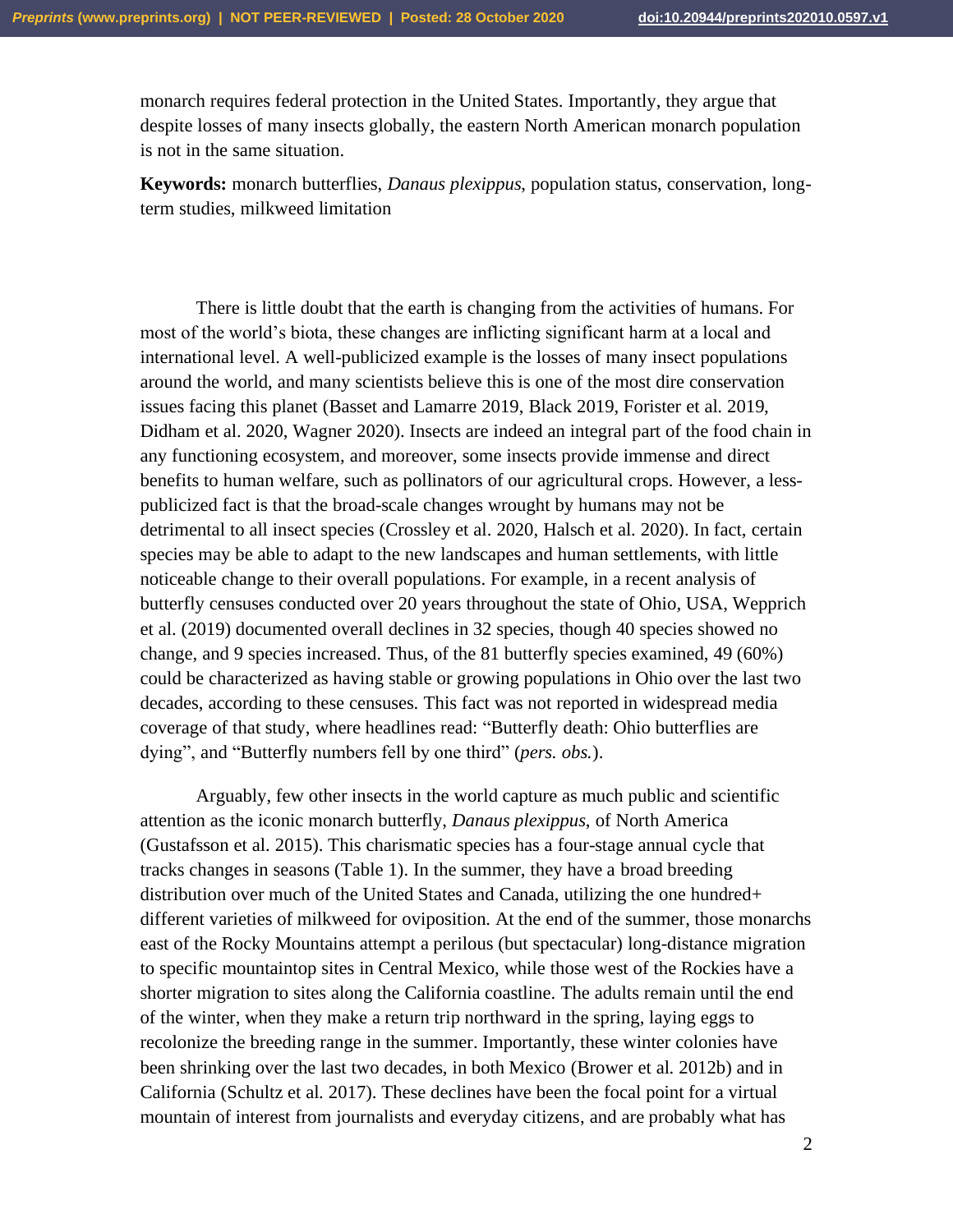led to the monarch's status as a conservation icon (Gustafsson et al. 2015). Indeed, so much attention has been devoted to the winter colony declines (most attention is on the Mexico colonies), that the idea that the monarch itself is declining has become a dogmatic narrative. Add to this, the fact that a petition was submitted to the USFWS to consider placing the monarch on the endangered species list (Center for Biological Diversity 2014), and it becomes clear that the "monarchs are declining" narrative is a widespread perception, even among scientists and experts. In fact, in a recent collection of 34 articles published by leading scientists studying monarchs, 28 (82%) of the articles re-stated this narrative at the outset of their article in some way (Diffendorfer et al. 2020). As of the time of this writing, a decision is still pending for the federal listing.

What has led to this narrative? Over the last decade, a variety of scientific studies have been published asserting that the eastern monarch *population* is in serious trouble, based solely on the declines in winter colony size in Mexico over the last 20+ years. These studies have included detailed statistical examination of *correlates* of this winter decline (Pleasants and Oberhauser 2013, Oberhauser et al. 2017, Thogmartin et al. 2017b, Stenoien et al. 2018), and each shows how the decline in winter colony size has occurred roughly over the same time period as the increase in use of herbicide-tolerant crops in the American Midwest, which was traditionally viewed as the core breeding area of the eastern population (Wassenaar and Hobson 1998). This change in agricultural practice has led to a dramatic decline in milkweed presence in farm fields. This correlative evidence has been used to support the "milkweed limitation hypothesis," which argues that the loss of milkweed in Midwestern agricultural fields is responsible for declines in recruitment within the summer months (Brower et al. 2012b, Pleasants and Oberhauser 2013, Pleasants 2017, Pleasants et al. 2017, Thogmartin et al. 2017b). The results of these studies are not in dispute. However, while the statistical analyses within these studies are not wrong per se, what *is* misplaced, is the myopic view of these winter colonies (and the colony size data) as the *only* source of information on the eastern monarch population. In fact, within these studies, and elsewhere, there appears to be a purposeful conflation of terminology such that these *winter colonies* are being synonymously labeled as "*the population*". In other words, these articles, either by design or accident, insinuate that what is happening at these colonies (a decline) is reflective of the entire monarch population elsewhere – i.e. the entire "population" is near collapse (Semmens et al. 2016).

Besides the winter colony data, there are actually many long-term monitoring projects ongoing in North America that track abundance of butterflies (including monarchs), or monarchs specifically, and over different seasons (Figure 1).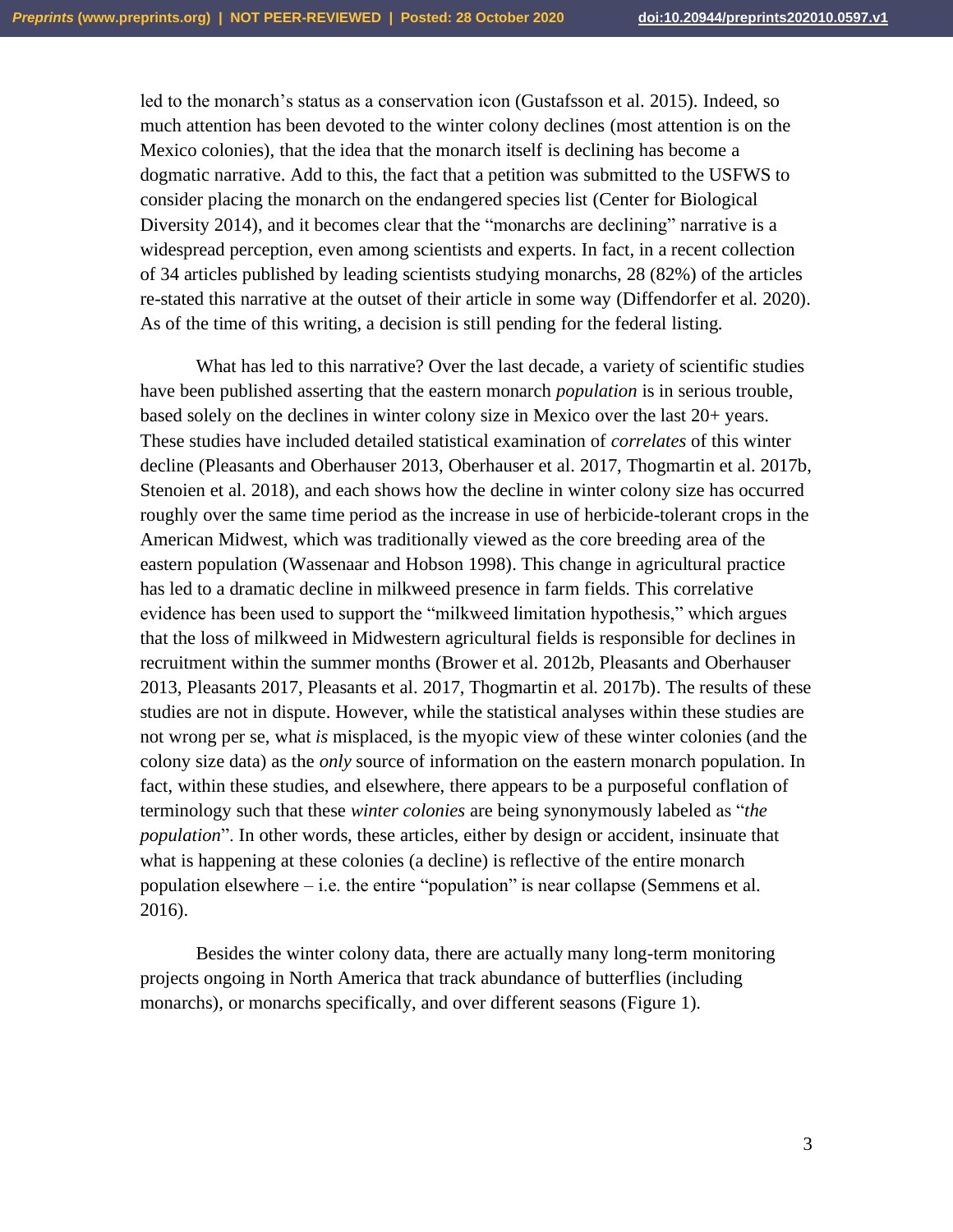Figure 1. Visual depiction of the monarch butterfly annual cycle in eastern North America, and the associated long-term datasets that were identified that track monarch abundance during those stages. Note that the datasets listed here do not include certain projects that investigated natal origins of wintering monarchs (Flockhart et al. 2017), or museum records of monarchs (Ries et al. 2019). Photo credits: Lincoln Brower and Michelle Good.



4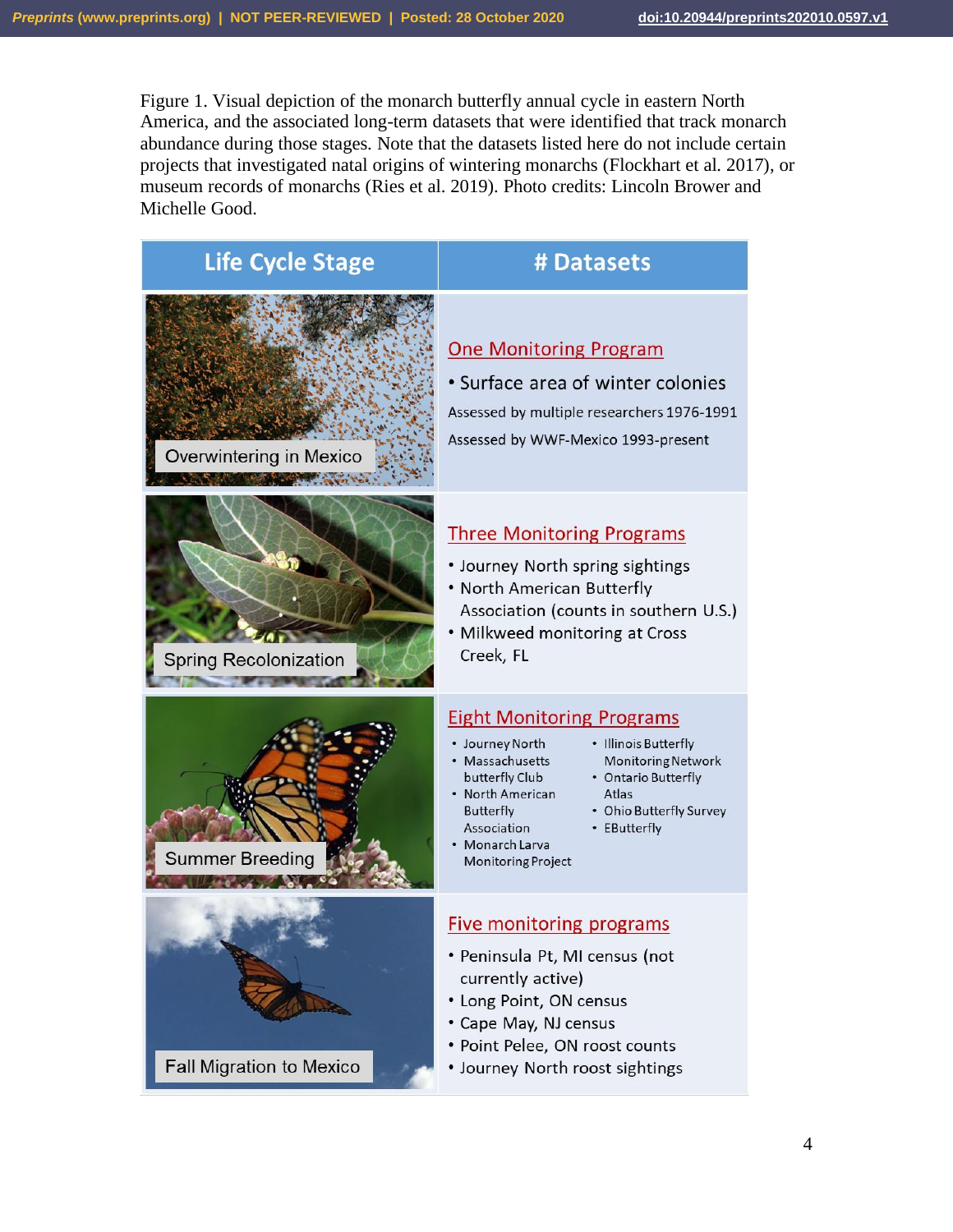Importantly, the pattern seen at the winter colonies in the past two decades may not be reflected in abundance data obtained during other seasons. Even 10 years ago, it was clear that annual counts of migrating monarchs from two monitoring sites showed no evidence of long-term decline, which challenged the idea that the *entire* population was in decline, and suggested instead the declines may be confined to specific seasons (Davis 2012). This idea was later bolstered with more evidence from surveys of breeding adult abundance or additional migration data, which also showed no long-term decline (Badgett and Davis 2015, Ries et al. 2015, Inamine et al. 2016, Agrawal and Inamine 2018). These conclusions have themselves been challenged on the basis of the appropriateness of the various datasets, including the location of the migration monitoring sites (Brower et al. 2012a) or that the survey locations of breeding monarchs were not random on the landscape (Pleasants et al. 2015, Pleasants et al. 2017). Each of these arguments is fair, and in fact, new research has confirmed that non-randomly selected monitoring sites do not provide a complete picture of butterfly abundance (Kinkead et al. 2019). Collectively, this long-running debate has shown how difficult it can be to infer large-scale population changes from one or a select few datasets, since each has strengths and weaknesses.

To date, the majority of research examining long-term trends in monarch abundance has focused only on data from selected monitoring programs (e.g. Brower et al. 2012b, Badgett and Davis 2015, Davis and Dyer 2015, Saunders et al. 2018, Crewe et al. 2019), which makes it easy to be critical of the program's procedures or placement of monitoring sites (Brower et al. 2012a, Pleasants et al. 2015, Pleasants et al. 2017, Malcolm 2018). A more comprehensive approach would be to compile *all* available longterm data, across the entire annual cycle, and to systematically look for consistencies across projects. While this would not alleviate methodological issues with certain programs, if there are consistencies across monitoring projects using completely different procedures and from very different locations, it would be especially informative, and indicative of a real biological pattern. With this in mind, I set out to compile all available evidence to date on the status of the eastern monarch population, in an effort to obtain the most up-to-date and comprehensive picture of its status. This effort even included obtaining more complete data on the eastern monarch winter colonies than what has been made public, in the form of records dating back to the late 1970s. The timing of this effort is especially relevant; in the last 2-3 years, there has been a noticeable increase in summer abundance of monarchs (O. Taylor, *pers. comm.*), which means studies based on census data before this increase may no longer be accurate. Also, given that the USFWS is currently deliberating on whether monarchs require federal protection in the United States (USFWS 2020), this review should be especially relevant to those currently deciding the monarchs' fate.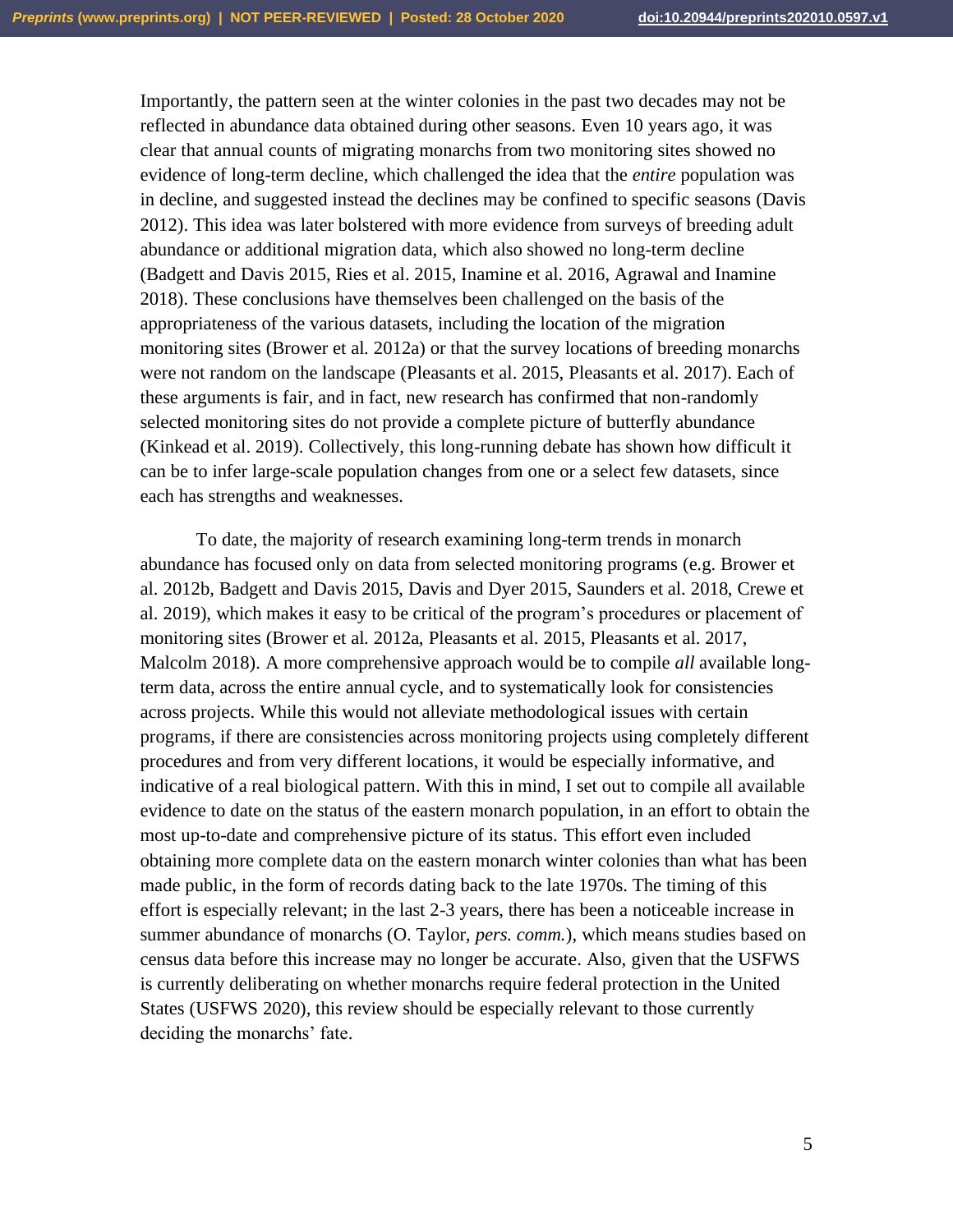# **Review of literature**

In the spring and summer of 2020, I conducted an exhaustive review of peer-reviewed and grey literature in an effort to identify all possible sources of data on monarch abundance through time within the eastern North American range. Of course this effort included obtaining the well-known winter colony data for the eastern population from WWF-Mexico. These records begin in the winter of 1993-94. However, I also supplemented these data with archived records of winter colony size that date back to the year following their discovery in Mexico, in 1976. These early records have been published in several places, including García-Serrano et al. (2004), Calvert and Brower (1986) and Mawdsley et al. (2020), as well as in an unpublished student thesis from Mexico (Mejía 1996). See the supplemental file for more details.

My efforts to obtain data from outside the winter range involved combing the scientific and grey literature for information on monarch abundance over time. Thus, this review included recent peer-reviewed publications, where either online material included actual raw data, or where graphs were presented, and from which the relevant data (monarch abundance) could be extracted. It also included grey literature, such as publicly-available online material (newsletters, citizen science program websites), where either raw data were given in tabular form or where graphs were presented. If a source only presented a graph of monarch abundance, I extracted the necessary pieces of information from the graph (monarch abundance per year) using image analysis software. I also personally contacted leaders of known butterfly monitoring programs to request historical and most recent data on monarch abundance (see contacts in Table 1).

For each data source, I specifically extracted information on the abundance of monarchs in each of the years covered. If multiple surveys were conducted per year I used the average annual count. In the end, each dataset consisted of a single column of annual indices, along with the year of the census (i.e. one index per year). Once all datasets were obtained, I looked for evidence of a temporal trend in each dataset individually using Pearson correlation (year vs monarch count). In selected cases this simple pairwise test was not appropriate, because of inherent issues with data collection, and these cases are outlined in the supplemental file. The goal here was not to find out which dataset correlated with which, only to determine if each one showed a directional trend. In other words, the goal was to determine if the dataset(s) indicated that monarchs were increasing, decreasing or have not changed over time.

### **Monarch datasets**

I identified 20 different long-tern datasets and studies that have tracked monarch abundance over time, and in which data were made publically available, or provided to me directly by the author or program coordinator (Table 1). These included the one dataset of winter colony size from Mexico, 3 projects focusing on abundance during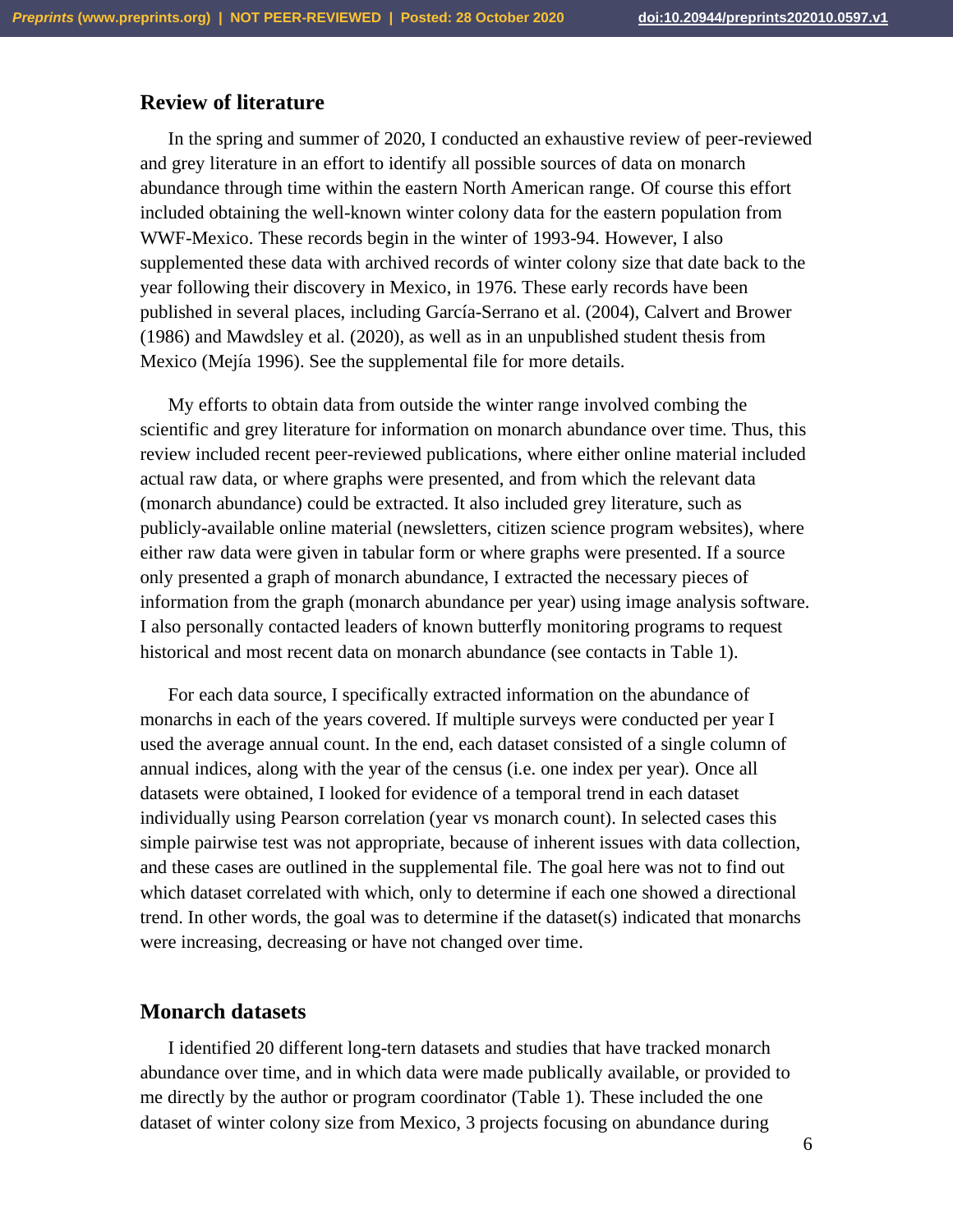spring migration, 11 projects examining monarch abundance during summer, and 5 fall migration monitoring projects. These projects vary in methodology and in geographic scope, ranging from long-term counts made by a single individual, to sightings from groups of naturalists all within one state, to regional compilations of sightings from across the entire breeding, or migration range. Thirteen of the 20 datasets come entirely from ongoing citizen science programs, with the remaining being data from more detailed investigations conducted by scientists (but often using citizen science data).

Table 1 also briefly describes the methodology of each project, though for more detailed descriptions, see the supplemental file to this article. For most of the citizen science projects, the data obtained represent counts or compilations of monarch sightings from across the survey sites, transects, etc. In these projects, the average count per year was of importance, and is what was used as the unit of replication in analyses here. Additionally, there were two citizen science projects where sightings or records of monarchs were used to generate estimates of the *geographic coverage* of the monarchs' annual distribution, which can be another way to gauge annual changes in population size. In one of these studies, Flockhart et al. (2019) estimated the yearly geographic size of the Canadian breeding range using sightings from e-butterfly [\(www.e-butterfly.com\)](http://www.e-butterfly.com/) and Journey North [\(https://journeynorth.org/monarch/\)](https://journeynorth.org/monarch/). Meanwhile, Journey North sightings have been used in the past to estimate temporal changes in the geographic size of the early spring migration wave, plus the summer breeding distribution (Howard and Davis 2015). Here, I used these published annual indices of spring and summer range size, and also calculated similar indices for all years since that study.

Two other projects were included here that are not necessarily based on citizen science or other monitoring data, but they are highly-relevant scientific investigations. One project was conducted to estimate breeding locations of monarchs that reached the Mexico colonies by using isotopic analyses of wing tissue (Flockhart et al. 2017). This project allowed for year-to-year comparisons of the relative production of different regions of the monarch range, going back to the discovery of the winter colonies in the mid-1970s. Of particular importance is that one of the regions examined is the American Midwest (the core breeding range of the eastern monarch). In essence then, the study provides a long-term view of the importance of the Midwest region for producing monarchs that end up at the winter colonies. I refer to these annual estimates here as "Midwestern monarch production estimates" (Table 1).

Another project of interest is the century-long survey of museum records that was recently published (Boyle et al. 2019). This project attempted to derive annual estimates of monarch abundance via these historical records, to track changes in abundance over the last century. This is indeed a worthwhile goal, but unfortunately the authors used an inappropriate means of controlling for sample effort and outlying years, which was pointed out in rebuttal articles (Ries et al. 2019, Wepprich 2019). In their rebuttal article, Ries et al. (2019) presented the same data after correctly controlling for these issues, and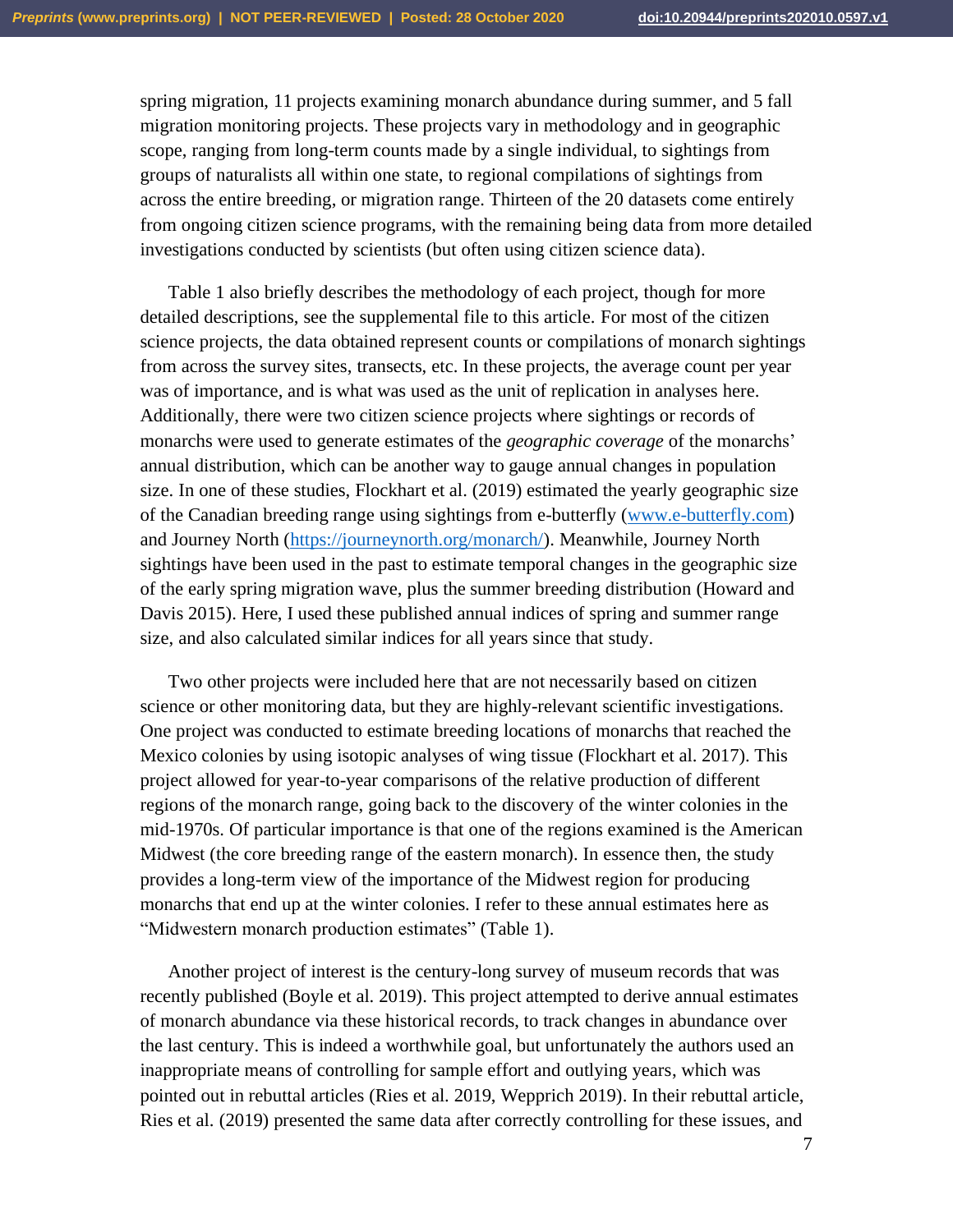these "corrected" museum data were used for inclusion in this review (data was extracted from Fig. 2C). Thus, these records reflect the proportion of butterfly specimens that were monarchs, dating back to 1906!

**Table 1 (following page).** Summary of monitoring programs, datasets and scientific publications where monarch abundance anywhere in eastern North America has been tracked over time. For detailed descriptions of methodology within each program or study, see Supplemental file. For most datasets, I examined the relationship between year and monarch abundance (using the annual index specific to each dataset) using Pearson correlation. Exceptions to this approach are noted in supplemental file. Results are colorcoded, where red shading represents significant declines, green reflects data with no statistical temporal change, and yellow are datasets that show a significant increase over time.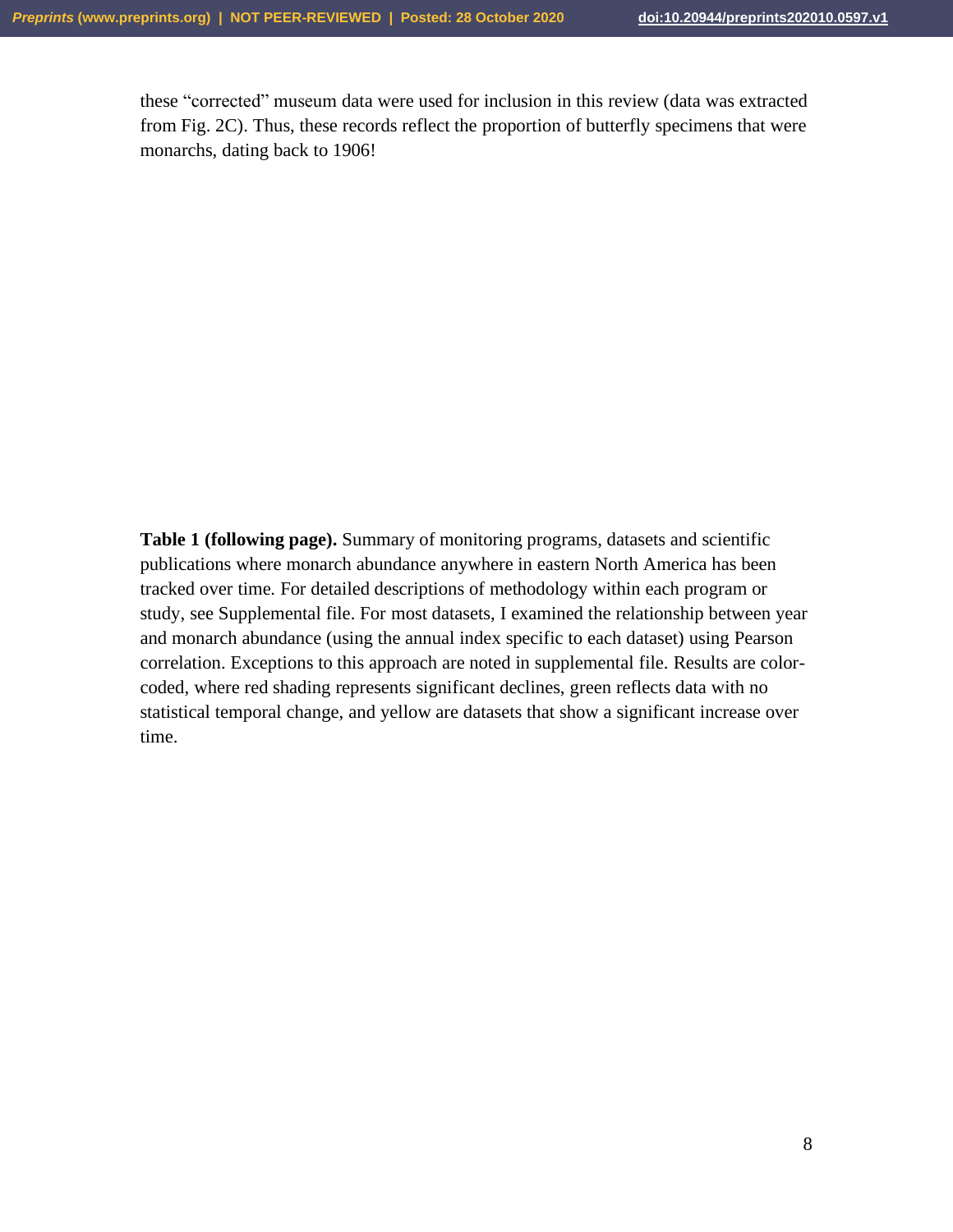| Dataset                                                                    | Range     | Season                      | Scope/Region                                                                          | Methodology                                                                                                                                                              | Trend                                    | Source                                                                                                                                             |
|----------------------------------------------------------------------------|-----------|-----------------------------|---------------------------------------------------------------------------------------|--------------------------------------------------------------------------------------------------------------------------------------------------------------------------|------------------------------------------|----------------------------------------------------------------------------------------------------------------------------------------------------|
| Mexico winter colony size<br>estimates                                     | 1977-2019 | Winter                      | Central Mexico                                                                        | Estimates of total surface area occupied by<br>monarchs, across all winter colonies                                                                                      | Declining<br>(beta = -. 19,<br>$p=0.031$ | WWF Mexico, Calvert and Brower 1986,<br>Mejia 1996, Brower unpubl. data                                                                            |
| <b>Spring Surveys at Cross</b><br>Creek, FL                                | 1994-2017 | Spring                      | Single site in North-<br>Central Florida                                              | Annual counts of arriving adults and<br>immatures in a cattle pasture (9 ha) at Cross<br>Creek in Alachua Co., FL                                                        | Declining $(r=$<br>$0.67$ , p=0.003)     | Brower et al 2019, extracted from figure                                                                                                           |
| North American Butterfly<br><b>Association (spring</b><br>counts)          | 2005-2014 | Spring                      | States of TX, OK, AK and<br><b>MS</b>                                                 | Volunteer surveys of adult butterflies at sites<br>(15 mile diameter circles) within the spring<br>colonization flyway in March-June                                     | Declining $(r=$<br>$0.74$ , $p=0.015$ )  | Inamine et al 2016, extracted from figure                                                                                                          |
| Journey North (spring<br>sightings)                                        | 1997-2018 | Spring                      | Southern states prior to<br>April 30                                                  | Total surface area of the early spring<br>migration wave, estimated from sightings of<br>returning adults                                                                | Declining<br>(beta = -. 38,<br>p=0.094)* | Howard and Davis 2015 (updated with<br>2016-2018 data)                                                                                             |
| North American Butterfly<br><b>Association (summer</b><br>counts)          | 1993-2017 | <b>Breeding</b>             | Entire eastern breeding<br>range                                                      | Volunteer surveys of adult butterflies at sites<br>(15 mile diameter circles) throughout breeding<br>range                                                               | No change<br>(r=-0.01,<br>p=0.981)       | Agrawal and Inamine 2018, from suppl.<br>data                                                                                                      |
| Monarch Larva<br><b>Monitoring Program</b>                                 | 1997-2018 | Breeding                    | Entire eastern breeding<br>range                                                      | Weekly counts by volunteers of eggs and<br>larvae on milkweed at sites throughout<br>breeding range (peak season counts used for<br>annual index)                        | No change<br>$(r=0.34,$<br>$p=0.143$     | MLMP Spring 2019 newsletter<br>(https://monarchlab.org/images/uploads/<br>mlmp_newsletters/Spring_2019_MLMP_U<br>pdate.pdf), extracted from figure |
| Midwestern monarch<br>production estimates                                 | 1975-2014 | Breeding                    | Midwest region (core<br>breeding area)                                                | Annual proportion of monarchs that are<br>estimated to come from Midwest, based on<br>isotopic signatures of Mexico samples                                              | No change<br>$(r=0.18,$<br>p=0.459)      | Flockhart et al 2017, extracted from figure                                                                                                        |
| <b>Illinois butterfly</b><br><b>Monitoring Network</b>                     | 1993-2019 | Breeding                    | State of Illinois                                                                     | Walking Pollard transects conducted between<br>June 1 and August 7 (6 visits per season)                                                                                 | No change<br>$(r = -0.31,$<br>$p=0.114$  | Doug Taron, pers. comm.                                                                                                                            |
| Journey North (summer<br>sightings)                                        | 1994-2019 | Breeding                    | Entire eastern breeding<br>range                                                      | Annual size (surface area) of eastern breeding<br>range, estimated from maps of sightings of<br>adult monarchs                                                           | Increasing<br>(beta=0.83,<br>p<0.001)*   | Howard and Davis 2015 (updated with<br>2016-2019 data)                                                                                             |
| <b>Ontario Butterfly Atlas</b>                                             | 2003-2017 | Breeding                    | Province of Ontario                                                                   | Annual counts of breeding monarchs at sites<br>throughout Ontario, Canada                                                                                                | No change<br>$(r = -0.19,$<br>p=0.490)   | Crewe et al 2019, extracted from figure                                                                                                            |
| <b>Ebutterfly, Journey North</b>                                           | 2000-2015 | Breeding                    | Entire breeding range in<br>eastern Canada                                            | Breeding range size of monarchs in allof<br>eastern Canada, based on citizen scientist<br>sightings                                                                      | No change<br>$(r=0.42,$<br>$p=0.103$     | Flockhart et al 2019, extracted from figure                                                                                                        |
| Iowa Multiple Species<br><b>Inventory and Monitoring</b><br>(MSIM) Program | 2006-2019 | Breeding                    | Sites throughout Iowa                                                                 | Pollard walk transects censused up to 4 times<br>per summer. Only randomly-chosen sites<br>included here.                                                                | No change<br>$(r = -0.12,$<br>p=0.693)   | Kincaidet al 2019, updated with recent<br>data                                                                                                     |
| <b>Massachusetts Butterfly</b><br>Club                                     | 1992-2019 | Breeding<br>and Fall        | State of Massachusetts                                                                | Butterfly walks by club members conducted<br>throughout the summer and fall in varying<br>locations (annual index used here is the sum<br>of monarchs/number of reports) | No change<br>$(r=0.14,$<br>p=0.486)      | Mass Butterfly Club, unpubl data<br>(obtained with permission)                                                                                     |
| <b>Ohio butterfly Survey</b>                                               | 1996-2016 | Breeding<br>and Fall        | State of Ohio                                                                         | Weekly transect surveys of all butterflies at<br>sites in Ohio                                                                                                           | Ambiguous,<br>no clear trend             | Wepprichet al 2019, plus personal<br>correspondence with program<br>coordinator**                                                                  |
| Museum records of<br>monarchs                                              | 1906-2013 | <b>Breeding</b><br>and Fall | Entire eastern breeding<br>range                                                      | Proportion of (butterfly) museum specimens<br>that are monarchs, calculated each year                                                                                    | Increasing<br>$(r=0.26,$<br>$p=0.011$    | Ries et al. 2019, extracted from figure                                                                                                            |
| Peninsula Point, MI,<br><b>Migration Counts</b>                            | 1996-2014 | Fall                        | Single site in Michigan,<br>but captures<br>southbound-travelling<br>monarchs         | Daily censuses of migrant monarchs at a<br>stopover site                                                                                                                 | No change<br>$(r=0.16,$<br>p=0.509)      | Bagett and Davis 2015                                                                                                                              |
| Long Point Monarch<br><b>Migration Monitoring</b><br>Program               | 1995-2019 | Fall                        | Single site in southern<br>Ontario, but captures<br>southbound-travelling<br>monarchs | Daily surveys of fallmigrating monarchs at two<br>locations along the Long Point peninsula (both<br>sites pooled here)                                                   | No change<br>$(r=.24, )$<br>p=0.129)     | Long Point, unpubl. data (obtained from<br>NatureCounts web portal)                                                                                |
| <b>Cape May Migration</b><br><b>Monitoring Program</b>                     | 1992-2018 | Fall                        | Single site in New Jersey,<br>but captures<br>southbound-travelling<br>monarchs       | Daily counts of migrants intown of Cape May,<br>NJ                                                                                                                       | No change<br>$(r = -0.07)$<br>p=0.721)   | From data provided at<br>www.monarchmonitoringproject.com                                                                                          |
| Point Pelee, ON roost<br>count                                             | 1984-2018 | Fall                        | Single site in southern<br>Ontario, but captures<br>southbound-travelling<br>monarchs | Annual census of monarchs roosting at the tip<br>of the peninsula during migration                                                                                       | No change<br>$(r=0.02,$<br>p=0.930)      | From data provided in Ethier 2020<br>(extracted from Fig 2C)                                                                                       |
| Journey North roost<br>sightings                                           | 2003-2019 | Fall                        | Entire fall migration<br>flyway                                                       | Average number of monarchs seen within<br>migratory roosts, compiled from all sightings<br>each fall                                                                     | No change<br>(r=-0.19,<br>$p=0.463$      | Data downloaded directly from Journey<br>North web-portal<br>(https://journeynorth.org/sightings/)                                                 |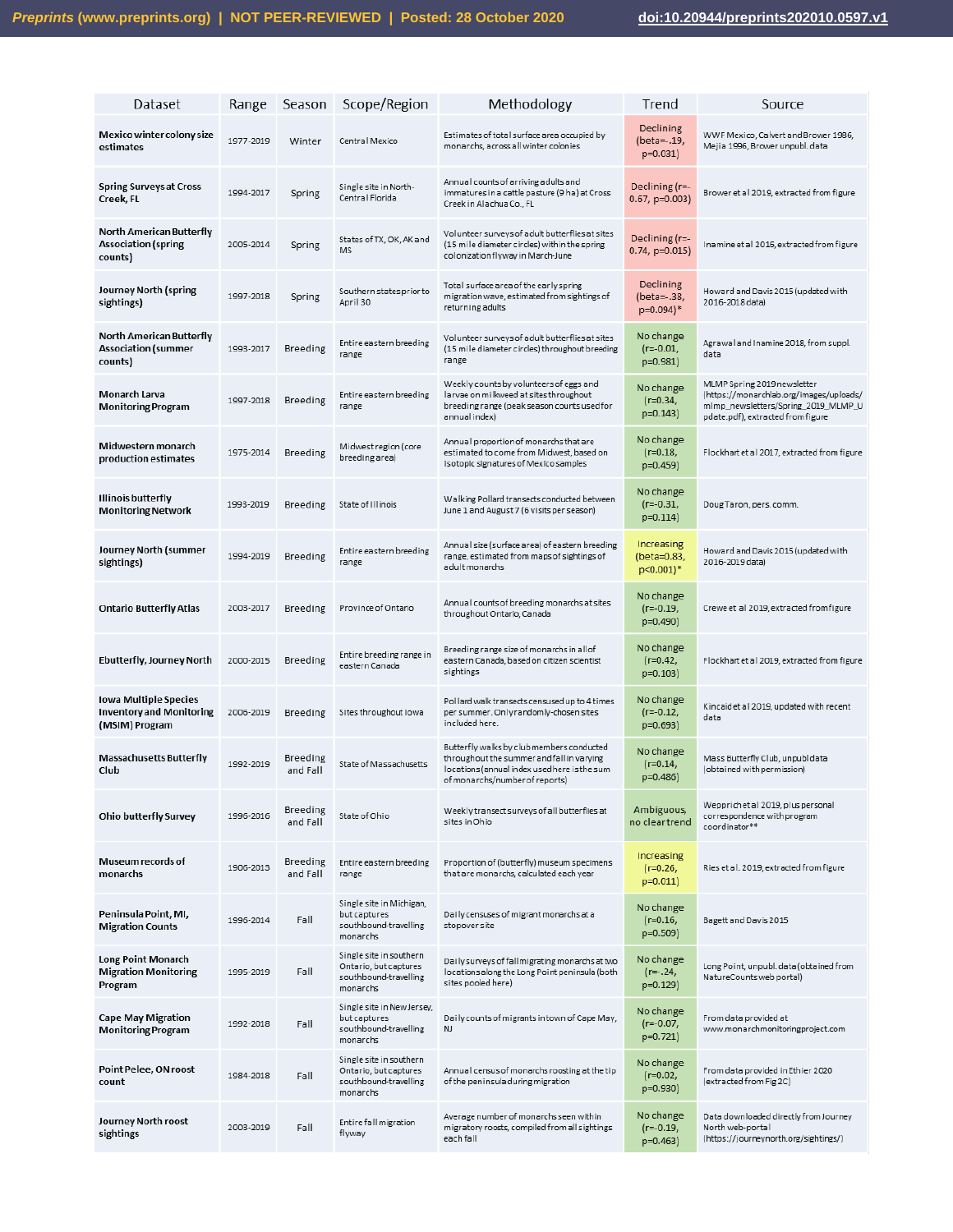\*Annual indices of breeding range size from Journey North observations are confounded by increases in observers over time. Shown is the effect of year in a regression model that examined changes in surface area, while taking into account number of observers. See Howard and Davis (2015).

\*\* Tyson et al 2019 examined these data up to 2016 and reported a modest decline, which was driven by two early peak years. Subsequently, the volunteers report a major rebound in abundance (J. Weidman, *pers. comm.*), though the latest data is not yet available.

# **Summary of results**

For each monarch dataset I report whether there has been an increase, decline, or no change over time in Table 1, which is based on a simple pairwise correlation test (year vs monarch count). Note that the raw data from these programs is intentionally not presented in this review, since 1) most of these data come from public sources or alreadypublished manuscripts, and 2) those program managers who kindly shared unpublished data with me deserve the exclusive right to conduct and publish their own (and more thorough) studies with their data. However, I have included a visual depiction of trends from selected datasets (Fig. 3), without showing actual numbers. These graphs are only intended to depict 1) the varying (temporal) nature of monarch abundance, and 2) the overall trend over time, if any, for these selected datasets.

Importantly, a distinct pattern is evident when the datasets, and their results are arranged by season, as is shown in Table 1. Below I outline the results in order of season.

# Winter patterns

- When the total colony size across all 44 years with data is graphed, it appears to show a visible pattern of increase in the early years, peaking in the 1990s, followed by a decline (Fig. 2, and see supplemental file). This is misleading however, since the early researchers did not measure all of the colonies. When the colony number is accounted for, a linear regression of these data shows there has been a slight but significant linear decline over this time  $(p=0.031)$ . However, a comparison of average colony sizes across decades shows the colony sizes in the last decade are not significantly different than they were in the 1970s and 80s. An alternative approach that used data from the largest colony (El Rosario) to estimate total colony size in the early years did show a modest decline from the mid-1980s onward (p=0.002). Further details of these analyses are provided in the supplemental file.
- A reasonable interpretation of these results is that the Mexican winter colonies show evidence of some long-term decline, but the magnitude is not as large as once thought (i.e. not 80%). Also important is the fact that the current size of the colonies are similar to what they were 30 years ago.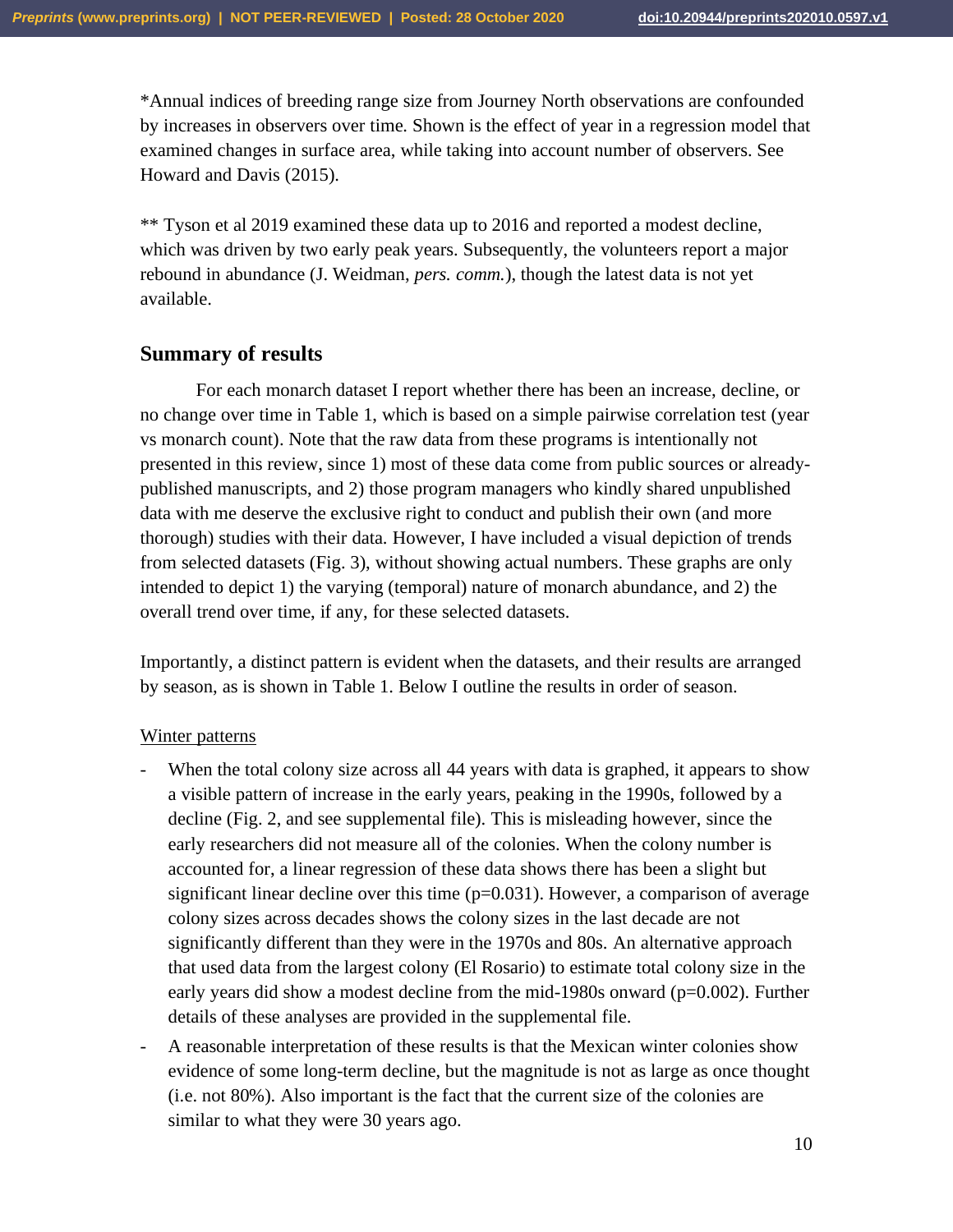## Spring patterns

- The number of adult monarchs observed in southern US states during April (which are largely spring migrants) by volunteers of the North American Butterfly Association also showed a significant decline (Inamine et al. 2016), although the range of years sampled is not large (9).
- The geographic coverage of the early spring recolonization wave, as measured by Journey North sightings (Howard and Davis 2015), has also been slowly shrinking with time, although the trend only approached significance (p=0.094).
- The number of eggs per milkweed plant has been declining during the early spring at a site in Central Florida (Brower et al. 2018).

### Summer abundance - state- and provincial-level results

- The number of monarchs counted by the Massachusetts Butterfly Club has not changed (i.e. no significant relationship with year) in 27 years (and see Fig. 2).
- The number of monarchs seen along transects by trained staff of the Iowa Dept of Natural Resources (Kinkead et al. 2019) has not declined in the last 13 years.
- There has been no significant change in the number of monarchs counted by volunteers of the Illinois Butterfly Monitoring Network over the last 26 years (Fig. 2).
- The number of monarchs counted in the Ohio Butterfly survey has varied markedly (Wepprich et al. 2019); early in the program there were two peak seasons, followed by many years of low numbers, and in the last few years the volunteers have observed a rebound. Overall though, this program does not appear to show a decline in monarch abundance in the state of Ohio. Note that this conclusion is also supported by the head of the monitoring program, as well as an independent researcher who examined a subset of these data (T. Wepprich, *pers. comm.*).
- The number of monarchs sighted by volunteers of the Ontario Butterfly Atlas (Crewe et al. 2019) did not change in 14 years (2003-2017; Fig. 2).

#### Summer abundance - regional programs composed of multiple states and provinces

- The mean "peak summer density" of eggs and larvae in all Midwestern states, as reported by volunteers in the Monarch Larva Monitoring Program (Project 2019), did not change from 1997 to 2018 (Fig. 2).
- The average number of adult monarchs seen each summer by members of the National Butterfly Association has not changed between 1993 and 2017 (Inamine et al. 2016, Agrawal and Inamine 2018). This trend is also shown in figure 2.
- Based on isotope analyses of archived monarch specimens, it is clear that the production of monarchs from the American Midwest (reflected in the proportion of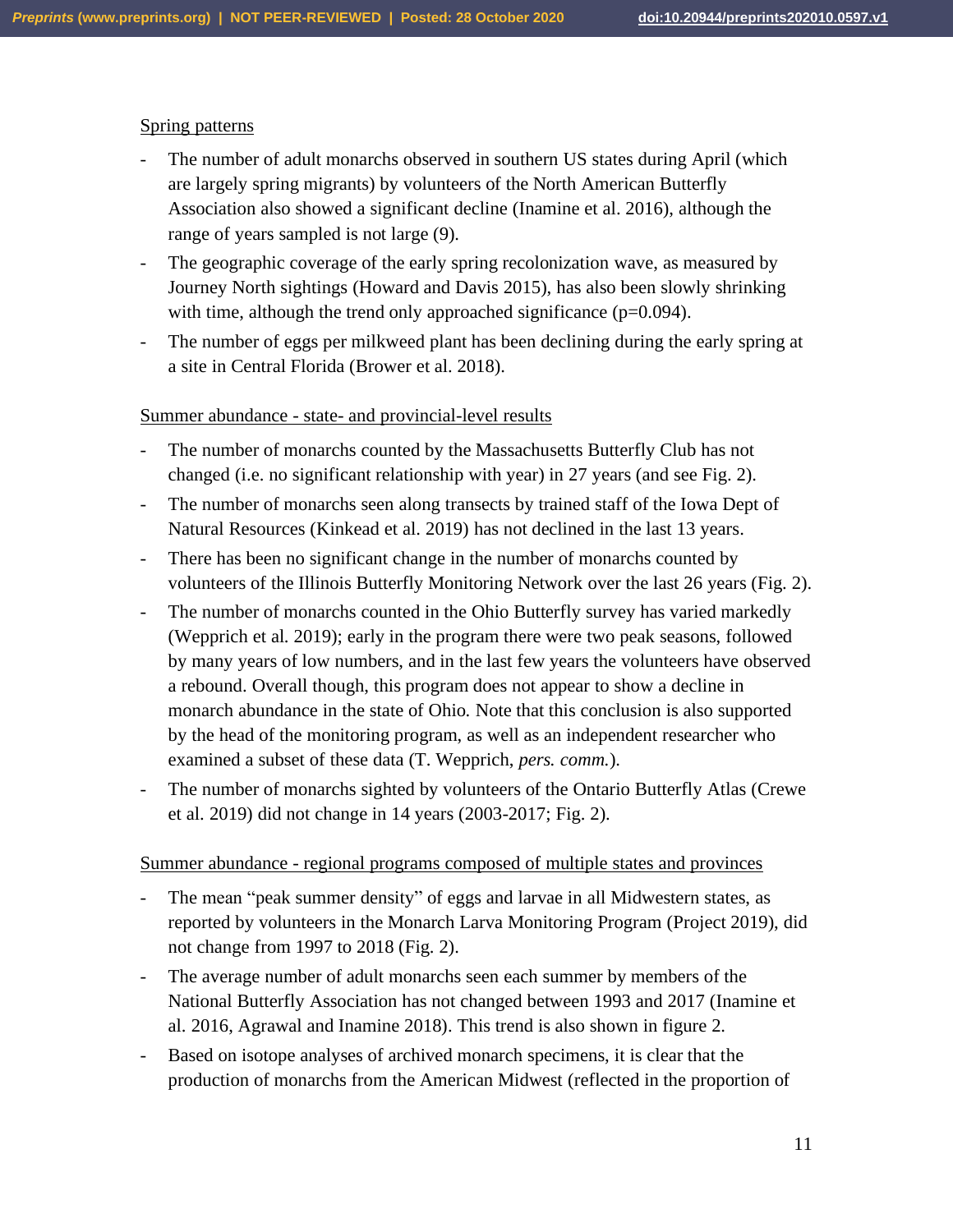monarchs at the Mexican winter colonies) has varied over time but is not different in recent years than it was in the 1970s (Flockhart et al. 2017).

- The geographic size of the Canadian breeding range for the eastern population, based mapping sightings of adult monarchs (Flockhart et al. 2019), has expanded from 2000 to 2015 (and see Fig. 2).
- The number of monarch specimens deposited in museums each year (i.e. the proportion of all butterfly specimens that are monarchs) has not changed over the last 100 years (Ries et al. 2019).

### Results from surveys of fall migration

- The number of migratory monarchs counted at monitoring stations in both Michigan and New Jersey has not declined significantly over the last two decades (Badgett and Davis 2015, Cape May Monarch Monitoring Project 2019).
- The annual average number of monarchs counted at by staff at Long Point, ON (Crewe and McCracken 2015, Ethier 2020) showed a shallow downward trend since 1992, though this trend is not statistically significant using a Pearson correlation test (r=-0.2, p=0.129). See Supplemental file for details about this dataset.
- The average size of roosts counted by volunteers at Point Pelee National Park (on the north shore of Lake Erie, Ontario) has not declined in 34 years (Ethier 2020).
- The average size of migratory roosts reported by citizens from across the fall flyway (reported to Journey North) has not changed in the last 17 years (Journey North 2019).

# **Interpretation of the collective results**

Based on this analysis of 20 different datasets on monarch abundance, reproductive success or migration size, and from across the entire annual cycle, it is clear that there has been a modest decline in the winter colony size over the last two decades, and a corresponding decline in the size of the recolonizing cohort in the spring. Indeed, all spring datasets show evidence of decline. This makes sense since the spring cohort is essentially the same generation of monarchs that depart from Mexico. In other words, the pattern of diminishing winter colony sizes is also being reflected in all spring population assessments. However, it is also clear that these declines in Mexico are *not* representative of the health of the overall monarch population in eastern North America. The losses being seen during winter and spring apparently are being offset by reproductive growth in the summer. None of the summer monitoring projects and datasets examined showed evidence of declining monarch abundance. In other words, *the numbers of breeding monarchs, and the overall size of the eastern monarch breeding range, both in the US and Canada, is not diminishing*. If anything, all evidence indicates the eastern breeding range is expanding; two different datasets indicate that the distributional range of eastern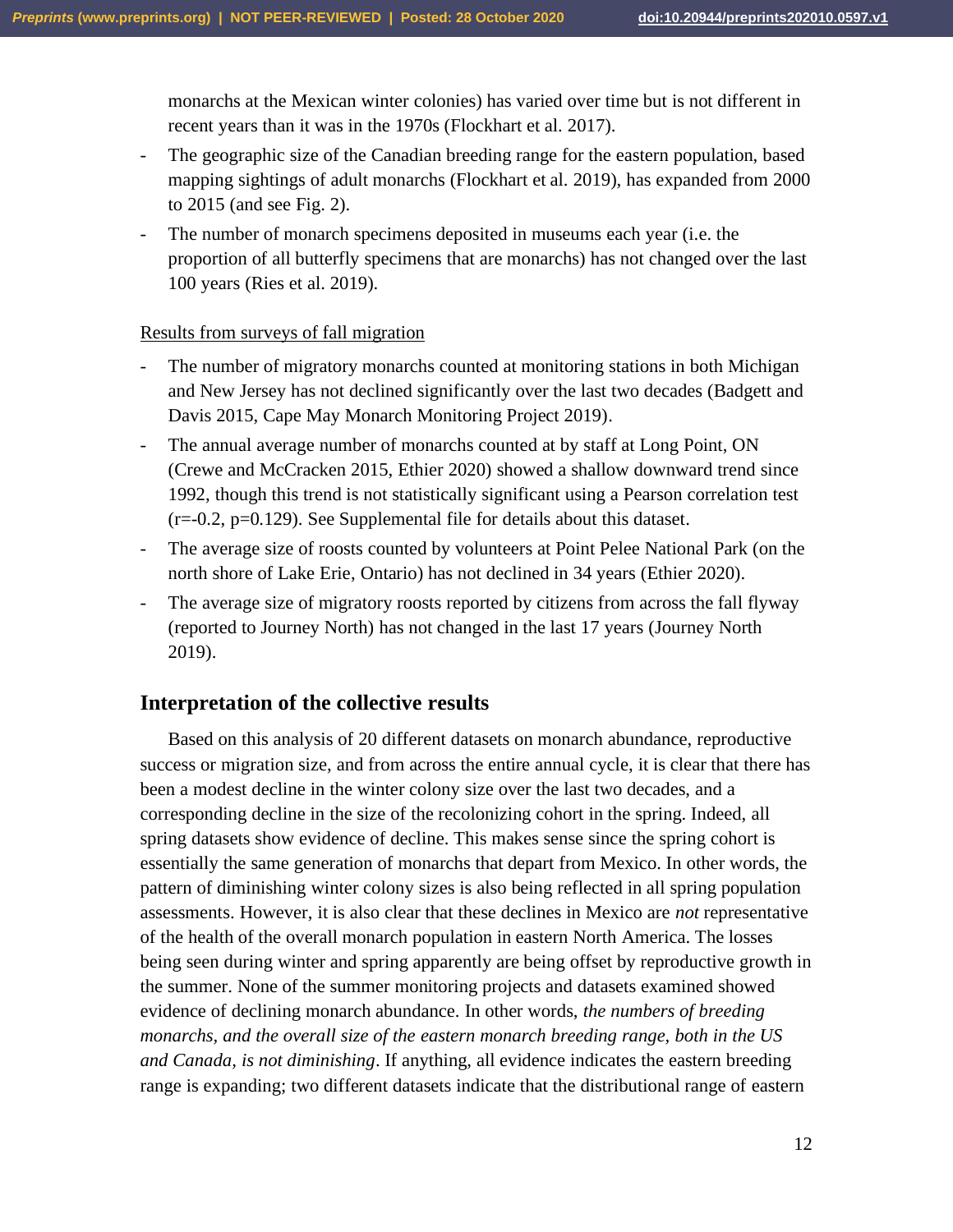monarchs in both Canada, and the US is increasing (Howard and Davis 2015, Flockhart et al. 2019).

Similarly, the overall size of the fall migration each year shows little signs of decline; average roost sizes have not declined, nor have counts of monarchs seen during migratory surveys at two of three monitoring stations (Cape May and Peninsula Point). One exception appears to be at the long-term monarch monitoring project at Long Point, Ontario, where over the last 30 years there has been a shallow but *non-significant* decline  $(r=-0.24, p=0.129)$ , based on the pairwise Pearson correlation test used here. When these same data were examined in a more comprehensive manner, and taking into account weather variables, this decline was significant (Crewe and McCracken 2015, Ethier 2020). See supplemental file for more details.

Of particular importance is the consistency in the datasets. All surveys and projects conducted during spring showed evidence of declines. Meanwhile, all data obtained during the summer show no declines, and all but one dataset from the fall show no declines. Each dataset has drawbacks, including non-random placement of survey sites (Kinkead et al. 2019), variation in observer effort over time (Howard and Davis 2015), and pseudoreplication (especially at migration monitoring sites). Indeed, a number of legitimate arguments could be made against using any one dataset to draw sweeping conclusions toward the entire population. However, the consistency across 16 different long-term summer and fall projects, and from different regions of the eastern monarch range (and two countries), cannot be argued with. From this there can be no doubt – *the eastern monarch population is not in danger or even threatened, despite the diminishing winter colonies over the last two decades*.

# **Parallel evidence from new genetic research**

The conclusion that the eastern monarch population is not in danger is wellsupported by the numerous datasets reviewed here, and also by new genetic evidence, which, at the time of this writing, is in preparation for submission. Briefly, Talla and de Roode compared the genomic diversity of archived monarch specimens from the late 1970s to those of modern specimens to look for evidence of change in genetic diversity that might indicate a declining population. Their analysis focused on specimens obtained from the winter colonies in 1977, plus those obtained from these same colonies in the last 10 years as well as monarchs collected within the breeding range.

They report that not only has there been **no decline** in genetic diversity in the last 40+ years, but in fact diversity may have even increased. Therefore from a genetic standpoint, there is not yet any signal that the population is or has been declining (Talla and de Roode, manuscript in prep).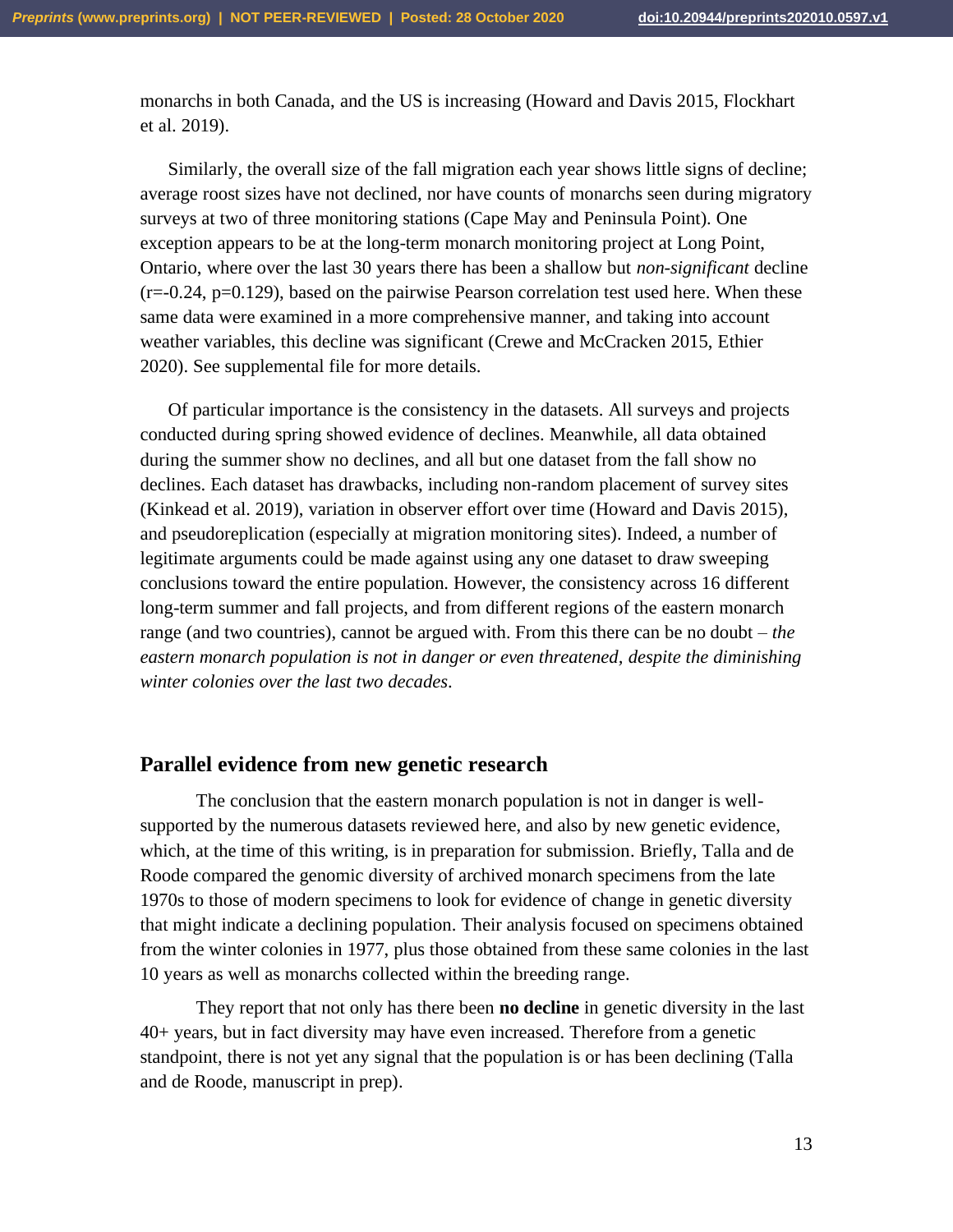**Figure 2**. Comparison of long-term trends in monarch abundance across 6 different summer monitoring programs and the annual census of winter colony size in Mexico. Note that these datasets do not represent the entirety of the projects included in this review. In each case shown, the approximate geographic coverage of the program in North America is depicted. Each graph depicts the annual index of monarch abundance from each program through time (units are not shown). Of importance is the direction (or lack of direction) of the trend in each case.

| <b>Data Source</b>                                                                      | Coverage | <b>Long-term Trend</b> |  |  |
|-----------------------------------------------------------------------------------------|----------|------------------------|--|--|
| <b>Massachusetts</b><br><b>Butterfly club</b><br>$(1992 - 2019)$                        |          |                        |  |  |
| Monarch Larva<br><b>Monitoring Project</b><br>$(1997 - 2018)$                           |          |                        |  |  |
| <b>North American</b><br><b>Butterfly Association</b><br>$(1993 - 2017)$                |          |                        |  |  |
| <b>Size of Canadian</b><br>breeding range from<br>Flockhart et al 2019<br>$(2000-2015)$ |          |                        |  |  |
| <b>Ontario Butterfly</b><br>atlas counts from<br>Crewe et al. 2019<br>$(2003 - 2017)$   |          |                        |  |  |
| <b>Illinois butterfly</b><br>monitoring program<br>$(1993 - 2019)$                      |          |                        |  |  |
| Winter colony size in<br><b>Mexico</b><br>$(1976 - 2019)^*$                             |          |                        |  |  |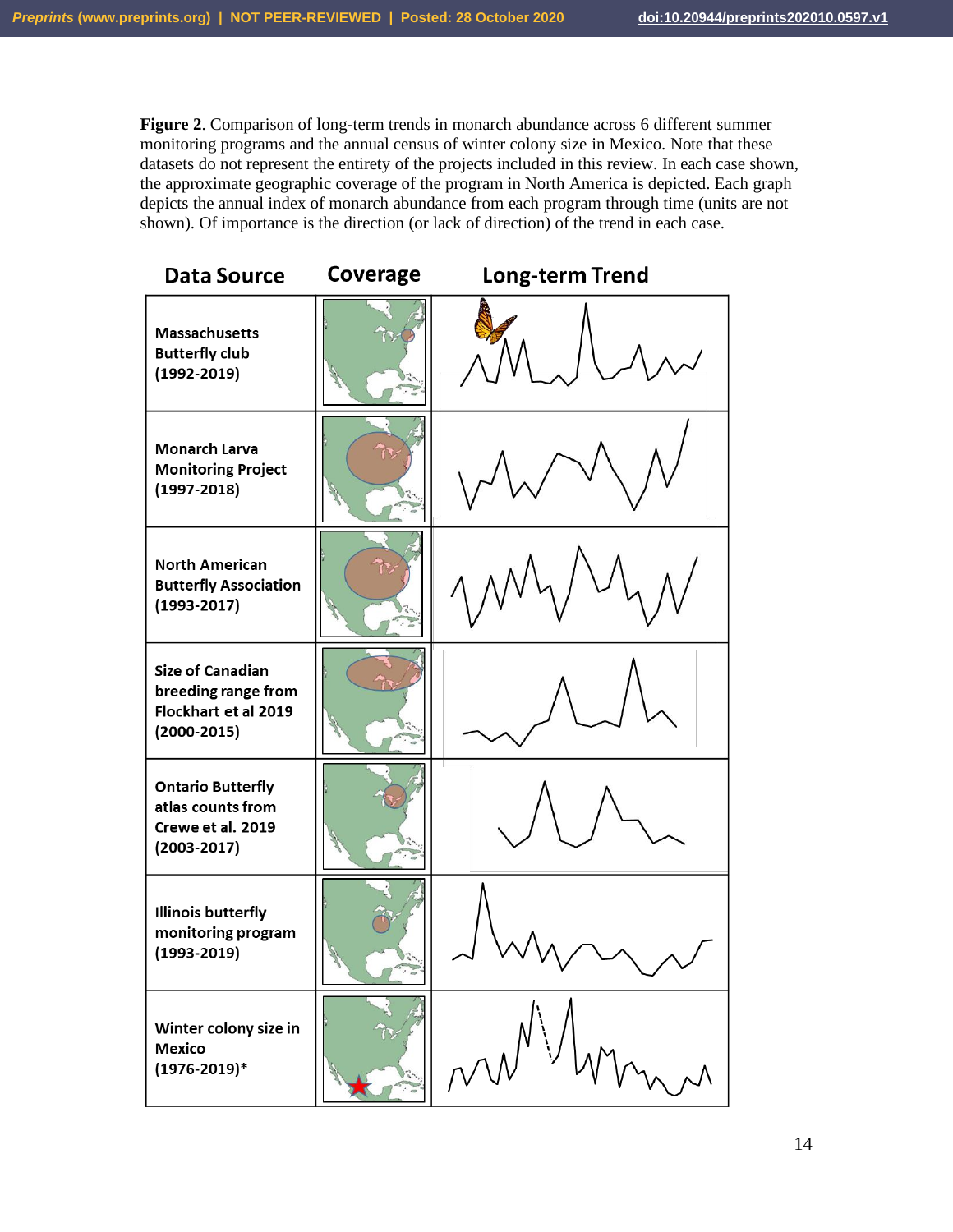\* The data from the winter colony size was a compilation of the WWF-Mexico dataset, which began in the winter of 1993-94, plus records from earlier researchers, who also measured colony sizes. See the supplemental file for more information on these earlier measurements, plus how these colony data were analyzed.

## **Is milkweed really limiting to monarchs?**

The results of both this review, and the aforementioned genetic study, bear directly on the ongoing debate over the cause of the winter declines. In the past decade, a virtual mountain of media reports, together with writings from a number of scientists (Pleasants and Oberhauser 2013, Semmens et al. 2016, Pleasants 2017, Thogmartin et al. 2017b), have all repeatedly touted how the entire eastern monarch population is declining because of declines in agricultural milkweed in the core breeding range of the American Midwest. The majority of these claims have been made based on the fact that winter colony declines have coincided with the rise in genetically-modified corn and soy, which allows farmers to spray herbicide over their fields. It is true that the onset of roundupready crops in the mid-1990s has dramatically reduced the milkweed that used to reside within agricultural crops in the Midwest, and this is not debatable (Hartzler 2010). Moreover, the agricultural landscape itself in the United States has experienced changes in farm composition and management over time, which also has led to altered milkweed availability (Zaya et al. 2017). Add to this, the fact that a number of studies have shown *statistical* evidence implicating roundup-ready crops in the decline of winter colonies (Brower et al. 2012b, Pleasants and Oberhauser 2013, Thogmartin et al. 2017b). One naturally wonders then, with seemingly so much agricultural milkweed being lost, especially in the last 20 years, how is it possible that monarchs are *not* declining within their breeding phase? This author proposes that the collective monarch population was never as dependent on agricultural milkweed as we once thought. If one considers the original study that appeared to identify the American Midwest as the "core" monarch breeding range (Wassenaar and Hobson 1998), it is important to remember that it was conducted using samples from only one season (1997), and in that year 50% of the wintering monarchs originated from the Midwest. We now know that was an outlier year, based on a more thorough examination of monarch specimens over 38 years (Flockhart et al. 2017). It turns out that the Midwest really only contributes 38% to the winter colonies, while 62% of all monarchs at the winter colonies come from regions *outside* of the agricultural Midwest. Therefore, this region is not as important as we once thought to the overall (winter) population.

It is also worth pointing out that the majority of evidence that has been built to support the claim that milkweed is limiting has been *correlative* in nature; the rise in use of roundup-ready crops in the United States since the mid-1990s has temporally coincided with the declines in winter colony size that began in the late 1990s. This claim has been suggested numerous times in studies using a variety of simple or complex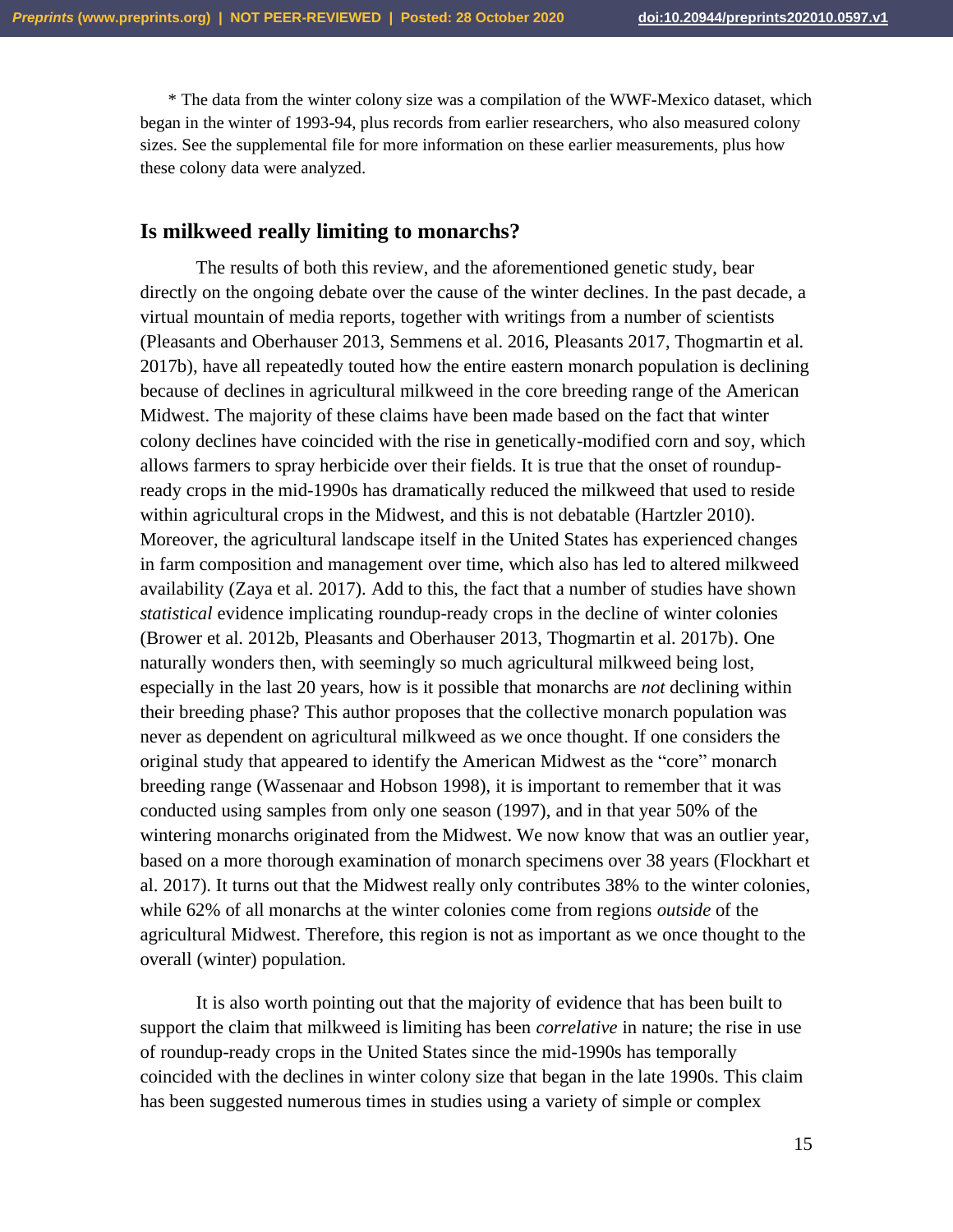statistical approaches (Brower et al. 2012b, Flockhart et al. 2015, Thogmartin et al. 2017b). Regardless of the approach, apparently the annual increases in roundup-ready crop use are always a significant predictor of the annual declines in winter colony area. While these approaches, and statistical models are not wrong per se, it does need to be remembered that any model will find a significant relationship between two phenomena that change at the same rate, even if they are not at all related. The fact that usage of roundup-ready crops rose at the same time as monarch winter colony sizes declined is not definitive proof of cause-and-effect, even if there is a statistical relationship.

One could also ask how monarchs are not declining given that natural insect habitats (fields, meadows, grasslands) *are* clearly declining within their breeding range (Wimberly et al. 2017). Here it could be pointed out that monarchs are capable of utilizing a variety of human-altered landscapes, which may be sufficient to offset losses of natural habitats. It should not be overlooked that milkweed thrives in disturbed landscapes (Daniels et al. 2018, Haan and Landis 2019, Knight et al. 2019), which includes powerline cuts, railways, and other *human-modified* areas. In addition, we also know that monarch abundance is inversely associated with forest area (Saunders et al. 2018), meaning any forest clearing for human activities, while destructive, can in fact benefit monarchs. Monarchs even appear to prefer areas managed by burning over grazed lands (Leone et al. 2019). Collectively, this body of evidence speaks to the versatility and resilience of monarchs, and how they may be adapting to (even benefitting from) the wide scale anthropogenic changes being made to the landscape.

#### **Does the size of the winter colonies even matter?**

One take-home message of this review is that the eastern monarch breeding population appears capable of rebounding annually even from small winter colony sizes, such as those we have seen in recent years. This therefore begs the question, does it actually matter how big the winter colonies are? In fact, it may not; a series of studies from the last three years have now shown that the Mexico winter colony size does not (statistically) predict the size of the subsequent breeding population. This is true whether one examines data from the U.S. (Saunders et al. 2018) or further north in Canada (Crewe et al. 2019, Flockhart et al. 2019). What is now becoming apparent is that the *environmental conditions during the spring recolonization phase* are much more important for determining the success of the breeding stage (Saunders et al. 2018, Crewe et al. 2019), than is the size of the winter colony from year to year. This conclusion is also consistent with historical evidence after winter storms; there have been major mortality events associated with storms in 1981, 2002, and 2016. In 2002, an estimated 80% of the winter colonies were killed. Yet, in the following summer, the number of monarchs counted by the North American Butterfly Association was normal (i.e. close to average), as was the count of migrating monarchs that fall at Peninsula Point, MI (*pers. obs.*). Collectively then, all evidence to date, either from recent studies of from historical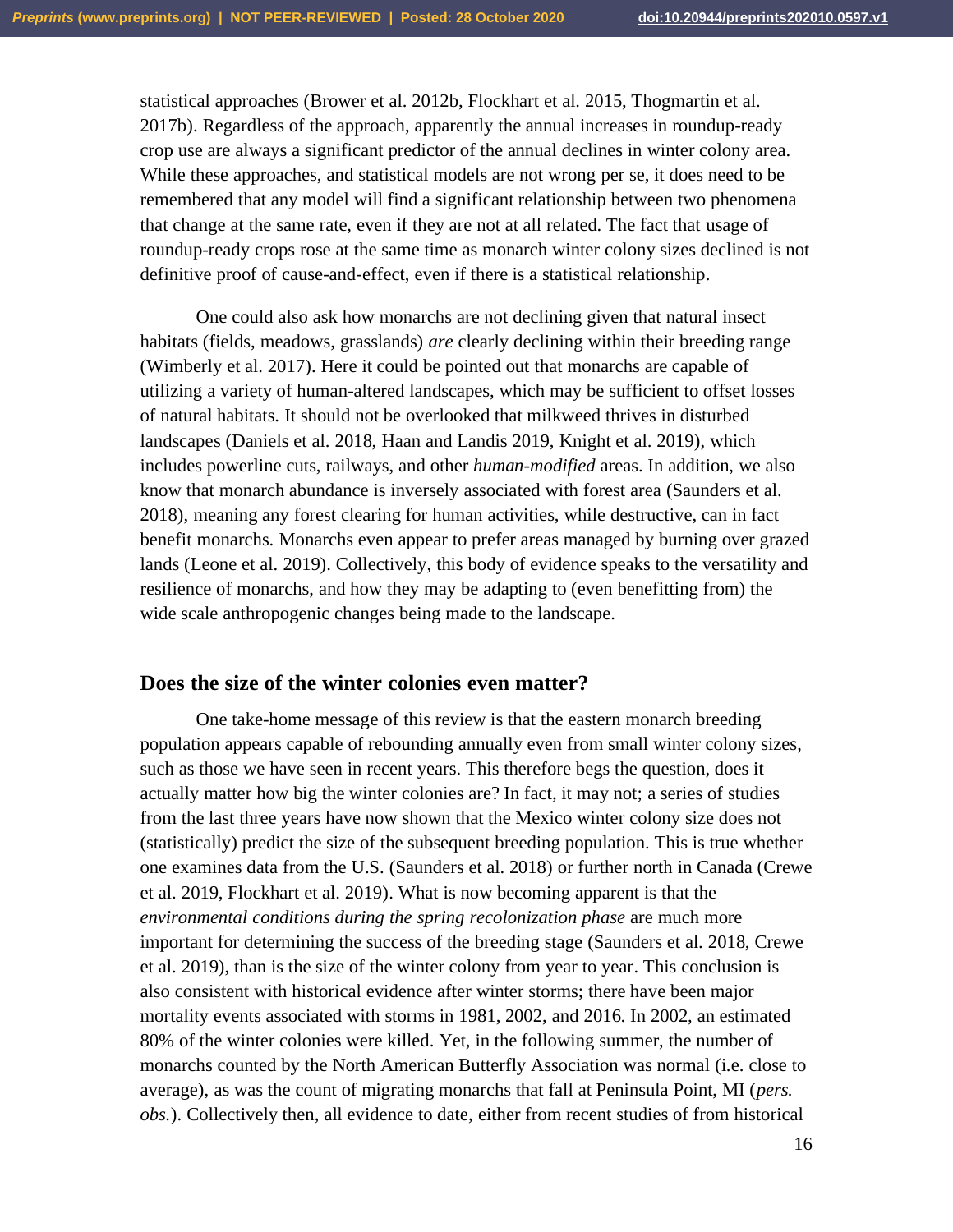observations, argues that the size of the Mexico winter colonies from year to year has little impact on the size of the summer and fall cohort in eastern North America. In other words, the size of the winter colonies appears to carry little to no information regarding the growth potential of the population each year.

# **Reinterpreting the winter colony patterns with the "new" historical data**

Even though the most recent science argues that the Mexican winter colony size is unimportant, these data are nonetheless still being used to track population size over time in both public and scientific circles (i.e., i.e., Semmens et al. 2016, Thogmartin et al. 2017b, Saunders et al. 2019, Taylor et al. 2020). Indeed, a common narrative in the scientific as well as public realm over the last 10 years has been that "the eastern population has declined by 90%." Notably, this claim has been made based on the winter colony trajectory from 1994 to present, which is when the colonies were assessed by WWF-Mexico. It just so happens that at the beginning of this timeframe, the winter colonies appeared to be exceptionally large. And, the colonies then diminished thereafter, so that the latest years' colonies are indeed approximately 90% smaller than they were in the mid-1990s. However, this picture changes if one examines the complete 40+ year dataset of colony size (Fig. 2, and see supplemental file), which shows an early increase, a peak in the 1990s and then a decline. In fact, the colonies from the most recent decade actually are not dissimilar from those in the 1970s or 80s. In this sense then, the winter colonies are NOT 90% lower than their historical level. If anything, it appears that the peak in the 1990s was an outlier decade over the 5 decades with data. Or perhaps the colonies have a natural cyclical pattern that plays out over long time spans.

Interestingly, few even know that these early records of colony size exist. At the time of this writing, I conducted an informal poll of 30 researchers and citizens with knowledge of monarchs (split evenly) and asked each to report when the Mexico colonies were first measured. Of the citizens, 90% thought they began in 1994, when WWF-Mexico first started their assessments. Even 50% of the scientists I surveyed thought this too (*unpubl. data*). To be fair, the early records of Mexico colony sizes have generally not been publicly available, although they were included in a small chapter in the 2004 book, The Monarch Butterfly: Biology and Conservation (García-Serrano et al. 2004). Also, a recent opinion article published this year regarding the monarch conservation status included these early data as well (Mawdsley et al. 2020).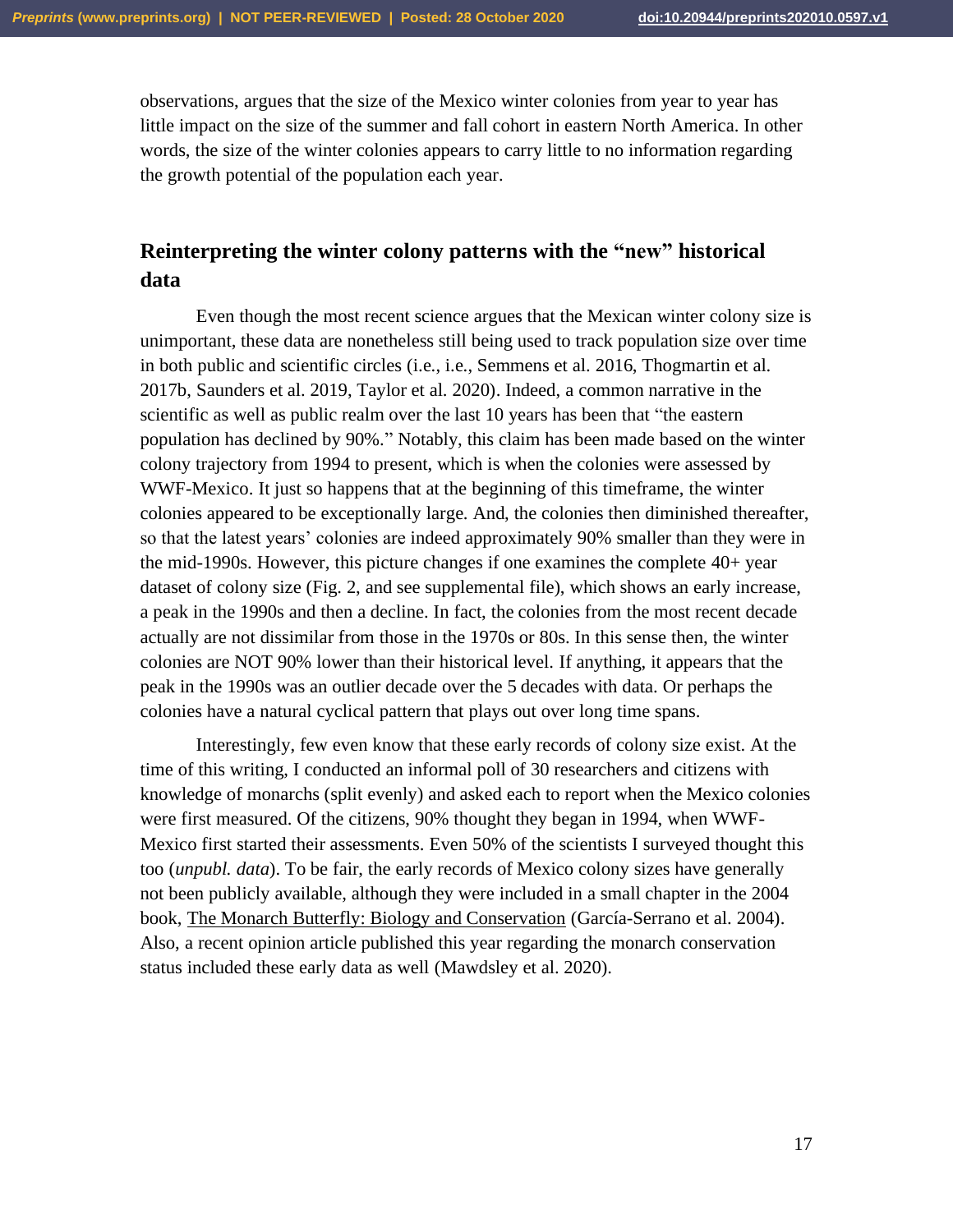# **What is the reason for the disconnect between summer and winter patterns?**

A logical conclusion to draw from the fact that the winter colonies have declined in the last two decades, yet summer and fall abundance is unchanged, is that monarchs must be facing increasing problems in *reaching* the Mexican colony sites. This author proposed this idea 10 years ago (Davis 2012). This idea has since been embraced by a growing number of monarch researchers (Ries et al. 2015, Agrawal and Inamine 2018, Saunders et al. 2019), but it admittedly still requires further investigation. A recent study did begin to explore this idea, although with only 12 years of monitoring data from summer and fall (Saunders et al. 2019). Nevertheless, this investigation did show that winter colony sizes are indeed affected by poor migration resources. Even more recently, Taylor et al. (2019) showed (although anecdotally) that winter colony sizes can be negatively affected if the migration is late, which is yet more evidence that winter colony sizes are affected by the success of the fall migration.

New evidence has come to light that appears to run counter to this "migration mortality hypothesis", in the form of results from the long-term monarch tagging program, MonarchWatch. In this program, monarchs are tagged with numbered stickers by thousands of volunteers throughout the fall migration, and the same monarchs can be found at the overwintering colonies, usually by locals or guides. Taylor et al. (2020) compiled annual rates of tag recoveries for the eastern population over 15 years, which showed variation among years, but no long-term change. They argue that migratory mortality has not increased over time. While these tagging data are certainly valuable for research purposes (Davis 2015), this conclusion may be premature. One inherent limitation of these data is that the tag collecting effort at the winter colonies is not consistent from year to year, so that there is no way to know if changes (or lack of change) in annual recovery rates reflects a change in monarch migration patterns or a change in search effort for tags. Regardless of this problem, this new information has been peer-reviewed and therefore cannot be ignored in discussions over the cause of the declines in Mexico.

# **Other possible explanations**

Since both the "milkweed limitation hypothesis" and the "migration mortality hypothesis" now have counter-evidence (Taylor et al. 2020, and this paper), it may be time to revisit the original question afresh, that is, what is causing the declines at the overwintering colonies? More importantly, it might be time to begin asking if there *even is a decline in the more recent years*. Consider that the size of the winter colonies in Mexico have always been measured by assessing the total area occupied by trees with monarch clusters, which is a crude metric, borne out of sheer necessity by on-the-ground researchers. However, one of the implicit assumptions of this approach is that the density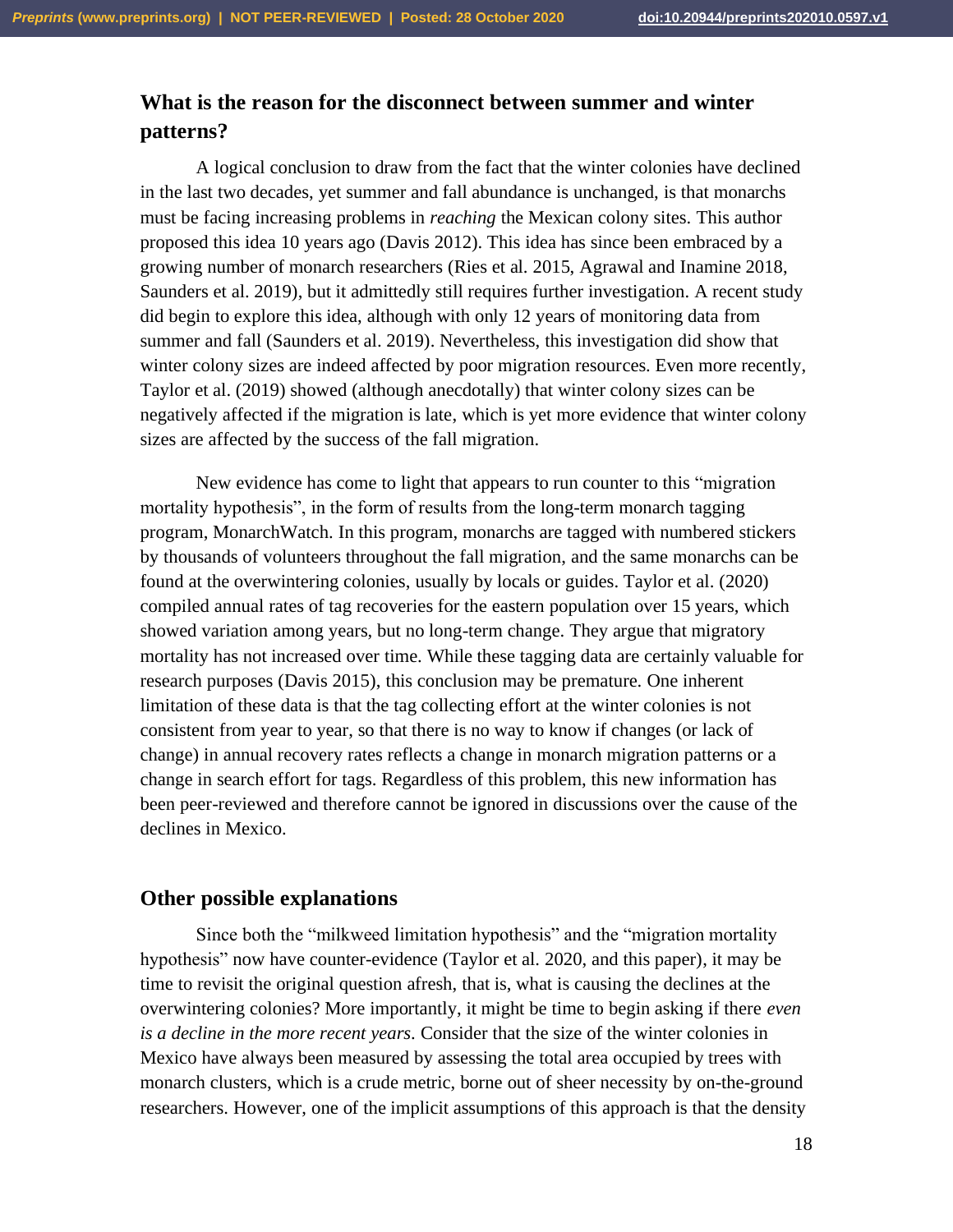of monarchs in the trees is unchanging over time. Indeed, attempts to calculate the true density have been difficult because on-the-ground estimates of cluster density have varied considerably between years (Thogmartin et al. 2017a). It should also be considered that there have been ongoing changes to the forests where the colonies occur, notably, logging of trees and forest fragmentation (Brower et al. 2002, Flores-Martinez et al. 2019). It is not known if this would cause colonies to become more tightly-packed within the remaining sections of forest. If it does, this simple change in monarch behavior could result in the "appearance" of smaller winter colonies over time, when in fact, the true winter abundance of monarchs is not changing. And, if this were the case, it would explain why counts made during the summer and fall are showing no decline (because there isn't one).

Another alternative explanation for the declines in winter but lack of declines in summer and fall relates to the winter location itself. There are approximately 10-15 known winter colonies in the mountains of Central Mexico that monarchs typically use, to varying degrees, in most years. It has always been assumed that these are the *only* winter colonies, largely from extensive searching of this region by researchers (reviewed in Slayback et al. 2007). In fact, aerial reconnaissance of the mountains where known colonies form appeared to indicate that monarchs only used those known locations. However, at the time these surveyed were conducted the flight team also reported that there were *other* mountainous locations that should be suitable, and that were not surveyed, either by air or by foot (Slayback et al. 2007). Moreover, earlier researchers "on the ground" in Mexico have previously stated that additional colonies continue to be found as time goes on, because of intensifying search effort (García-Serrano et al. 2004). Thus, it is entirely possible that there are other winter colonies that are not currently (or have ever been) surveyed annually. And without this information, we would never know if these "other" colonies are growing in size, while the known colonies are shrinking. Such a shift in monarch winter distribution could give the appearance of a decline at the known colonies, while the overall winter abundance remains unchanging.

Both of these hypothetical scenarios serve as a reminder that there is much we do not know about the biology of monarchs, and, how it may (or may not) be changing with ongoing anthropogenic pressures.

### **Relevance to monarchs in western North America**

This review has focused exclusively on patterns and trends found in data from the eastern range of the North American monarch population, largely because of the wealth of data from this region. There are decidedly fewer long-term monitoring programs that track monarch or butterfly abundance in the western North American monarch range. The few data that are available appear to show a dramatic decline in overall population size, and this is especially obvious from long-term surveys of winter colonies along the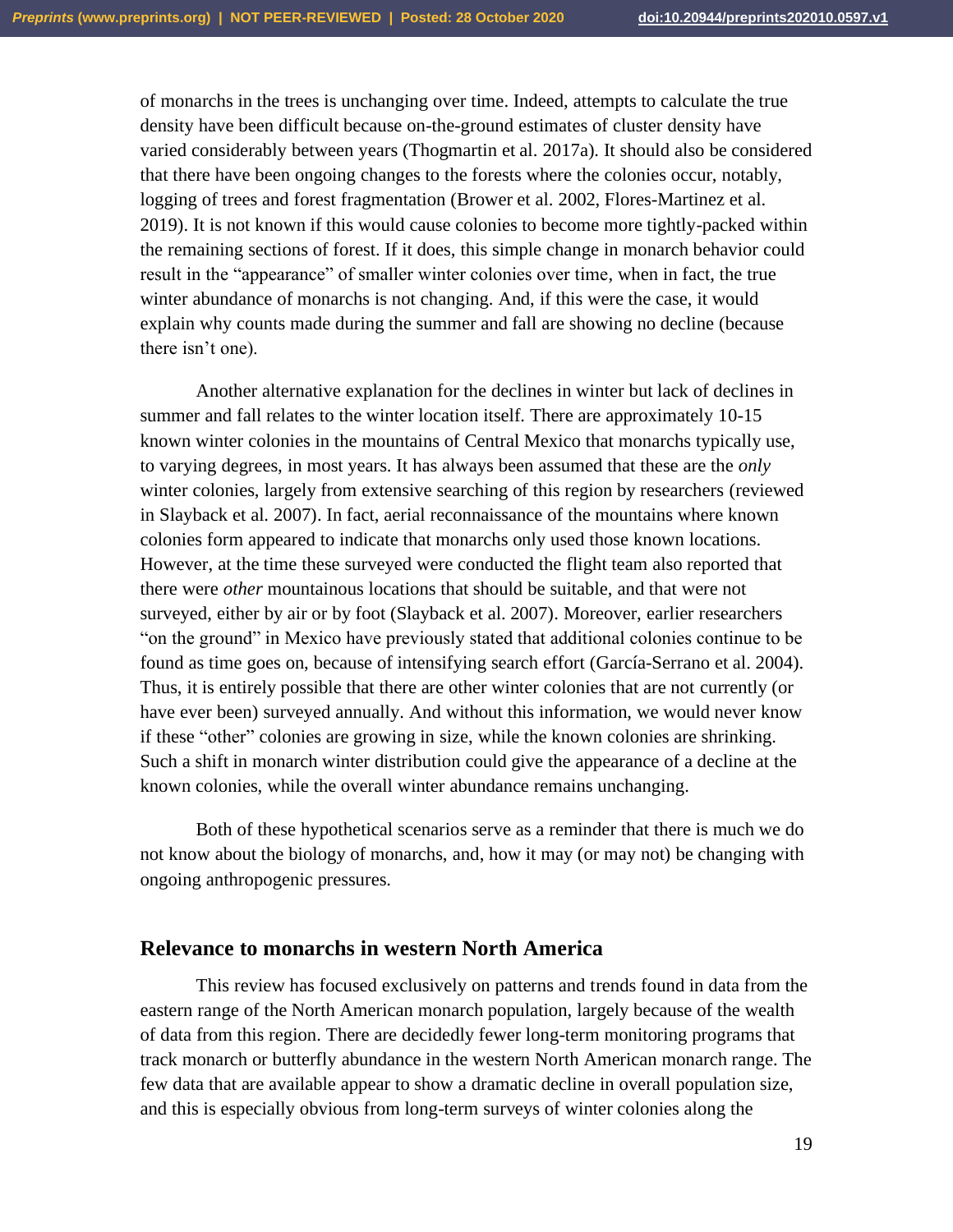California coastline (Schultz et al. 2017). A single long-term survey of breeding butterfly abundance in California also shows evidence of declines, although largely during the early part of the summer (Espeset et al. 2016).

One of the main lessons to be learned from the current review of eastern monarch datasets is that assessments of winter colony size alone do not paint an accurate picture of the long-term trajectory of the entire population. In fact, estimates from this single time period can even be misleading, when trying to extrapolate to the full annual cycle. As such, it would be important for those involved in management or conservation of western monarchs to be aware of this limitation. For the same reason, it would also be worthwhile to find ways in the future to evaluate this population based on information from nonwinter surveys. Given the dearth of long-term surveys in the west, it may be possible to examine long-term changes in breeding range size, as has been done in the east, both in the U.S. (Howard and Davis 2015) and in Canada (Flockhart et al. 2019). Alternatively, one could examine counts of museum specimens (Boyle et al. 2019), or perhaps use molecular approaches to compare archived (western) specimens to current ones, to deduce changes in genetic diversity, as was recently done in the east (Talla and de Roode, submitted).

#### **Recommendations for future science communications**

For the last 10 years there has been ongoing debate over how best to characterize the status of the eastern population, and whether it is truly declining (Brower et al. 2012a, Brower et al. 2012b, Davis 2012, Pleasants et al. 2015, Gustafsson 2017, Pleasants et al. 2017, Agrawal and Inamine 2018, Popkin 2020, Taylor et al. 2020). With the results shown here, combined with other recently presented results (Talla and de Roode, In Prep), it should be clear now that the eastern population is in no imminent danger, despite the recent reductions of their winter colonies. Moreover, these winter reductions appear to be minor when evaluated over a 40+ year timespan. Thus, future communication (scientific writings, presentations) on the status of this population need to reflect this. This author proposes that instead of simply stating and re-stating the tired dogma that "eastern monarchs are declining", which is clearly not the case, presenters or writers could use terminology such as "eastern monarchs appear to be stable for now, despite diminishing winter colonies, but they face an uncertain future." Moreover, descriptions of the current trajectory of the winter colonies should be made without referring to this as the "population" trajectory, since the population is and should be a composite measure across all seasonal stages. After all, it is clear now that the trends observed in Mexico are not at all reflective of the population at other annual phases. And finally, presenting viewers and readers with all of the available evidence from the complete annual cycle of the monarch (as opposed to only the winter dataset) would be prudent, objective, and welcomed by this scientist.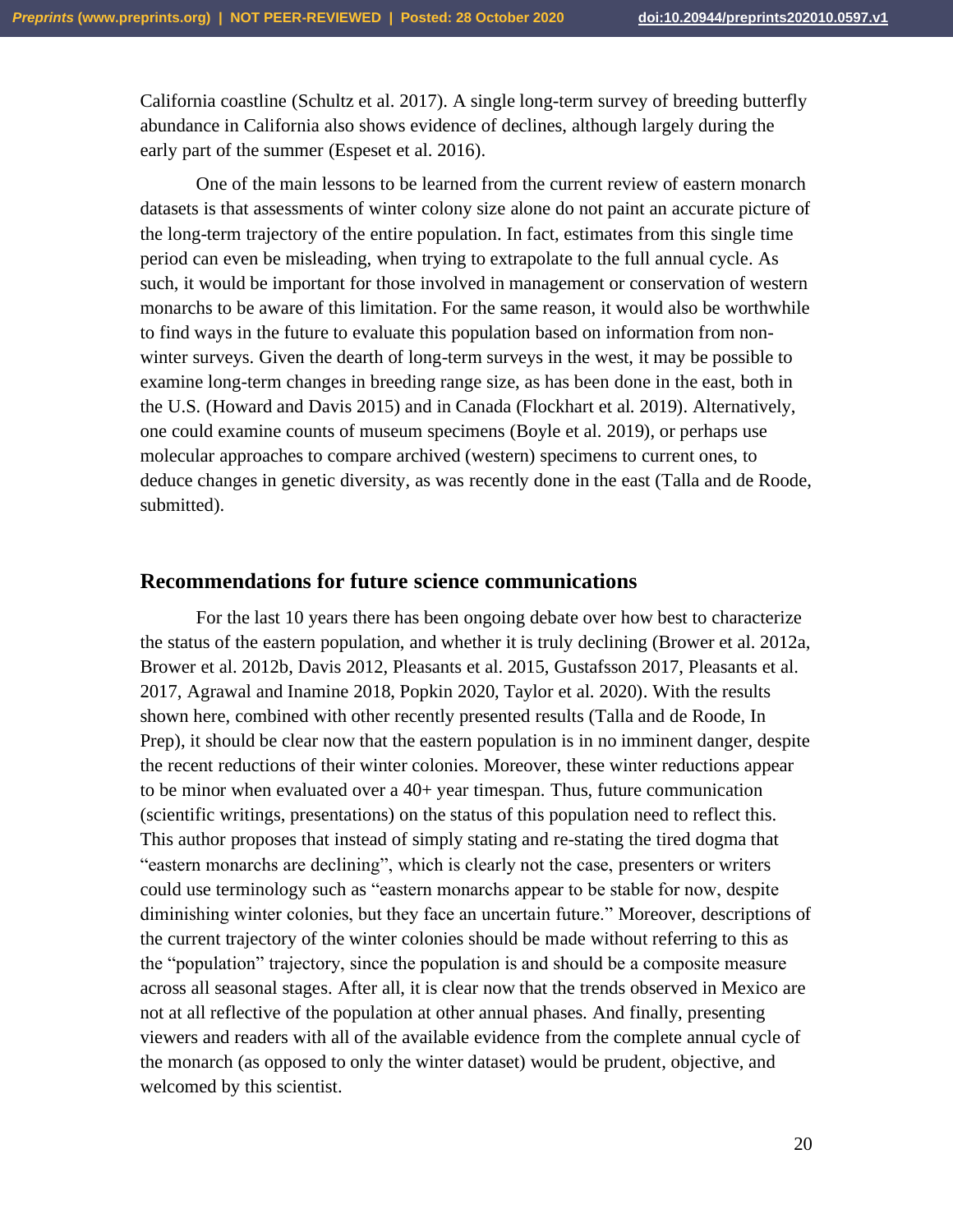## **Summary**

This synthesis of monarch butterfly census and abundance data represents the most comprehensive and detailed assessment of the eastern North American population to date, since it included 20 different datasets, each with far-ranging methodologies, to evaluate similarities and differences in long-term patterns across the annual cycle. Moreover, the datasets included the most up-to-date surveys and indices (many with data even from 2019), which reflect recent changes in abundance that may not have been evident in studies published even 3 years ago. Results of this review showed the winter colonies of eastern monarchs have been declining modestly over 40+ years, and all surveys of abundance (or recolonization range) completed during the spring recolonization period are also showing a declining trend. Despite this, there is little to no long-term decline in monarch abundance evident across 16 different monitoring projects conducted during summer and fall. These projects ranged from counts of eggs on milkweeds, to surveys of adults, to counts of roosting monarchs, and even specimen totals from museums. While each project has inherent methodological limitations, the fact that all of them show the same pattern, regardless of procedures, geographic position, coverage, etc., is undeniable. Moreover, this evidence is also consistent with new genetic research (submitted along with this paper) that confirms that eastern monarchs are expanding, not contracting.

Collectively, this evidence argues that 1) the recent winter colony declines do not reflect the status of the entire population, and 2) there is no limitation of milkweed throughout their breeding range (since true milkweed limitation would result in reduced summer abundance). Since there is no denying that changes in agricultural practices have eliminated the once-plentiful milkweeds in farm fields of the Midwest, the logical conclusion is that the population may not have been as dependent on agricultural milkweed as once thought, and/or it may be adapting to new human-modified habitats. Finally, this evidence has implications for the pending USFWS decision on whether to list the monarch as "threatened" in the United States. Based on the material examined here, this author argues the listing is not warranted. In fact, all evidence indicates that the eastern North American monarch population is doing just fine.

#### **Acknowledgements**

The author wishes to thank his many colleagues for spirited discussions on this topic, since such debate can often be the catalyst which propels science forward. Also, the majority of data examined here was obtained through the dedication and hard work by thousands of volunteers, butterfly counters, and citizen scientists. The author thanks these volunteers, plus the people who oversee these projects and manage their data. In particular, thanks to Doug Taron, Mark Fairbrother, and Karen Kinkead for supplying data on monarch abundance.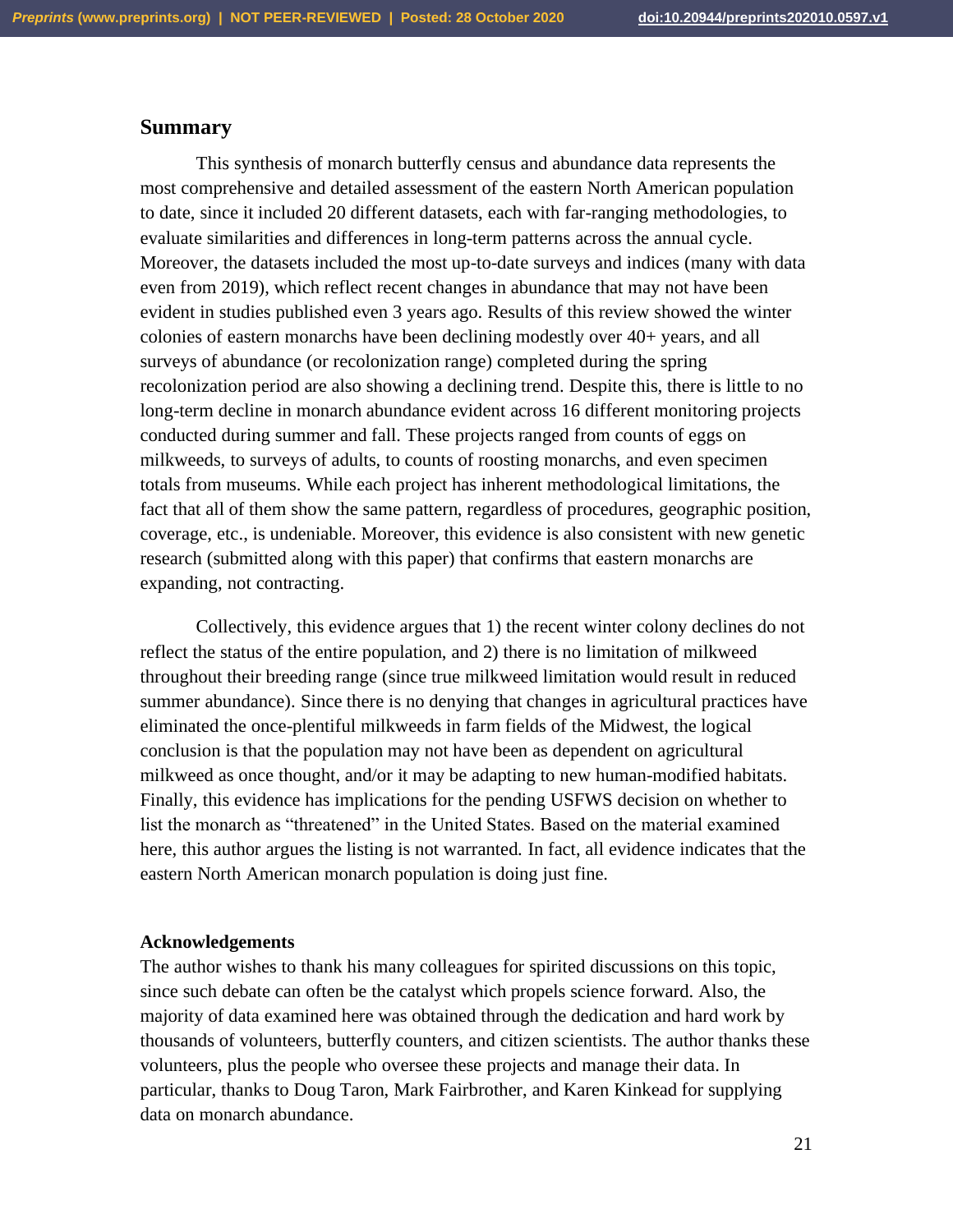# **References**

- **Agrawal, A. A., and H. Inamine. 2018.** Mechanisms behind the monarch's decline. Science 360: 1294-1296.
- **Badgett, G., and A. K. Davis. 2015.** Population trends of monarchs at a northern monitoring site: analyses of 19 years of fall migration counts at Peninsula Point, MI. Annals of the Entomological Society of America 108: 700-706.
- **Basset, Y., and G. P. A. Lamarre. 2019.** Toward a world that values insects. Science 364: 1230-+.
- **Black, S. H. 2019.** Insect Apocalypse? What Is Really Happening; Why it Matters; and How We All Can Help, pp. 5-11, Wings Magazine, Xerces Society Newsletter.
- **Boyle, J. H., H. J. Dalgleish, and J. R. Puzey. 2019.** Monarch butterfly and milkweed declines substantially predate the use of genetically modified crops. Proceedings of the National Academy of Sciences of the United States of America 116: 3006- 3011.
- **Brower, L. P., O. R. Taylor, and E. H. Williams. 2012a.** Response to Davis: choosing relevant evidence to assess monarch population trends. Insect Conservation and Diversity 5: 327-329.
- **Brower, L. P., O. R. Taylor, E. H. Williams, D. A. Slayback, R. R. Zubieta, and M. I. Ramirez. 2012b.** Decline of monarch butterflies overwintering in Mexico: is the migratory phenomenon at risk? Insect Conservation and Diversity 5: 95-100.
- **Brower, L. P., G. Castilleja, A. Peralta, J. Lopez-Garcia, L. Bojorquez-Tapia, S. Diaz, D. Melgarejo, and M. Missrie. 2002.** Quantitative changes in forest quality in a principal overwintering area of the monarch butterfly in Mexico, 1971-1999. Conservation Biology 16: 346-359.
- **Brower, L. P., E. H. Williams, K. S. Dunford, J. C. Dunford, A. L. Knight, J. Daniels, J. A. Cohen, T. Van Hook, E. Saarinen, M. J. Standridge, S. W. Epstein, M. P. Zalucki, and S. B. Malcolm. 2018.** A long-term survey of spring monarch butterflies in north-central Florida. Journal of Natural History 52: 2025- 2046.
- **Calvert, W. H., and L. P. Brower. 1986.** The location of monarch butterfly (*Danaus plexippus* L.) overwintering colonies in Mexico in relation to topography and climate. Journal of the Lepidopterists' Society 40: 164-187.
- **Cape May Monarch Monitoring Project. 2019.** Census Results [https://capemaymonarchs.blogspot.com/2020/09/census-results-week-1.html.](https://capemaymonarchs.blogspot.com/2020/09/census-results-week-1.html)
- **Center for Biological Diversity. 2014.** Petition to Protect the Monarch Butterfly (Danaus plexippus plexippus) Under the Endangered Species Act. Available online at:

[https://www.biologicaldiversity.org/species/invertebrates/pdfs/Monarch\\_ESA\\_Pet](https://www.biologicaldiversity.org/species/invertebrates/pdfs/Monarch_ESA_Petition.pdf) [ition.pdf.](https://www.biologicaldiversity.org/species/invertebrates/pdfs/Monarch_ESA_Petition.pdf)

- **Crewe, T. L., and J. D. McCracken. 2015.** Long-term trends in the number of monarch butterflies counted on fall migration at Long Point, Ontario, Canada (1995-2014). Annals of the Entomological Society of America 108: 707-717.
- **Crewe, T. L., G. W. Mitchell, and M. Larrivee. 2019.** Size of the Canadian breeding population of monarch butterflies is driven by factors acting during spring migration and recolonization. Frontiers in Ecology and Evolution 7: 12.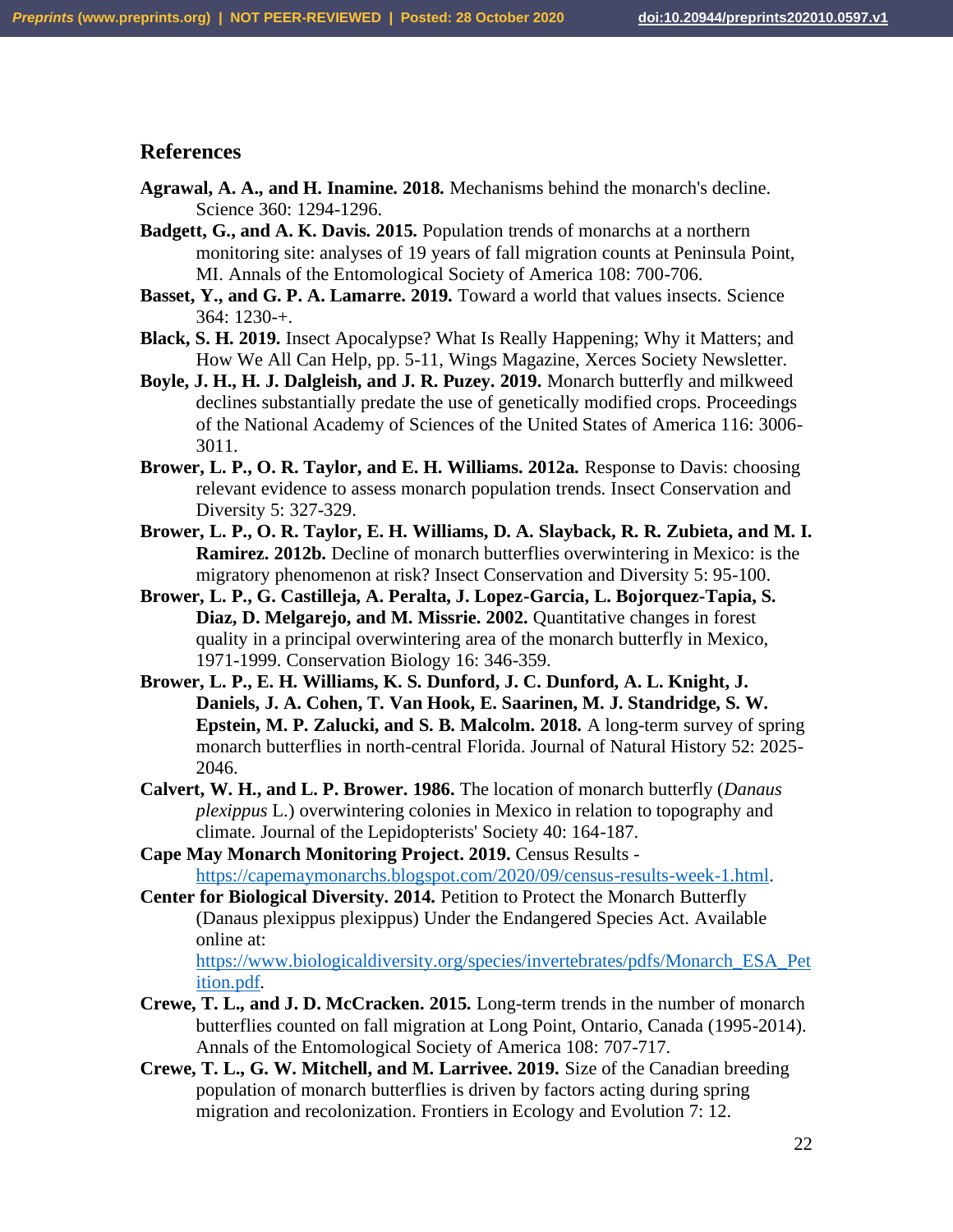- **Crossley, M. S., A. R. Meier, E. M. Baldwin, L. L. Berry, L. C. Crenshaw, G. L. Hartman, D. Lagos-Kutz, D. H. Nichols, K. Patel, S. Varriano, W. E. Snyder, and M. D. Moran. 2020.** No net insect abundance and diversity declines across US long term ecological research sites. Nature Ecology and Evolution 10 August 2020.
- **Daniels, J., C. Kimmel, S. McClung, S. Epstein, J. Bremer, and K. Rossetti. 2018.** Better understanding the potential importance of Florida roadside breeding habitat for the monarch. Insects 9: 8.
- **Davis, A. K. 2012.** Are migratory monarchs really declining in eastern North America? Examining evidence from two fall census programs. Insect Conservation and Diversity 5: 101-105.
- **Davis, A. K. 2015.** Opinion: conservation of monarch butterflies (Danaus plexippus) could be enhanced with analyses and publication of citizen science tagging data. Insect Conservation and Diversity 8: 103-106.
- **Davis, A. K., and L. Dyer. 2015.** Long-term trends in eastern North American monarch butterflies: a collection of studies focusing on spring, summer, and fall dynamics. Annals of the Entomological Society of America 108: 661-663.
- **Didham, R. K., F. Barbero, C. M. Collins, M. L. Forister, C. Hassall, S. R. Leather, L. Packer, M. E. Saunders, and A. J. A. Stewart. 2020.** Spotlight on insects: trends, threats and conservation challenges. Insect Conservation and Diversity 13: 99-102.
- **Diffendorfer, J. E., W. E. Thogmartin, R. G. Drum, and C. Schultz. 2020.** North American Monarch Butterfly Ecology and Conservation. Frontiers in Ecology and Evolution.
- **Espeset, A. E., J. G. Harrison, A. M. Shapiro, C. C. Nice, J. H. Thorne, D. P. Waetjen, J. A. Fordyce, and M. L. Forister. 2016.** Understanding a migratory species in a changing world: climatic effects and demographic declines in the western monarch revealed by four decades of intensive monitoring. Oecologia 181: 819-830.
- **Ethier, D. 2020.** Population trends of Monarch butterflies (*Danaus plexippus*) migrating from the core of Canada's eastern breeding population. Annals of the Entomological Society of America.
- **Flockhart, D. T. T., J. B. Pichancourt, D. R. Norris, and T. G. Martin. 2015.** Unravelling the annual cycle in a migratory animal: breeding-season habitat loss drives population declines of monarch butterflies. Journal of Animal Ecology 84: 155-165.
- **Flockhart, D. T. T., M. Larrivee, K. L. Prudic, and D. R. Norris. 2019.** Estimating the annual distribution of monarch butterflies in Canada over 16 years using citizen science data. Facets 4: 238-253.
- **Flockhart, D. T. T., L. P. Brower, M. I. Ramirez, K. A. Hobson, L. I. Wassenaar, S. Altizer, and D. R. Norris. 2017.** Regional climate on the breeding grounds predicts variation in the natal origin of monarch butterflies overwintering in Mexico over 38 years. Global Change Biology 23: 2565-2576.
- **Flores-Martinez, J. J., A. Martinez-Pacheco, E. Rendon-Salinas, J. Rickards, S. Sarkar, and V. Sanchez-Cordero. 2019.** Recent forest cover loss in the core zones of the monarch butterfly biosphere reserve in Mexico. Frontiers in Environmental Science 7: 8.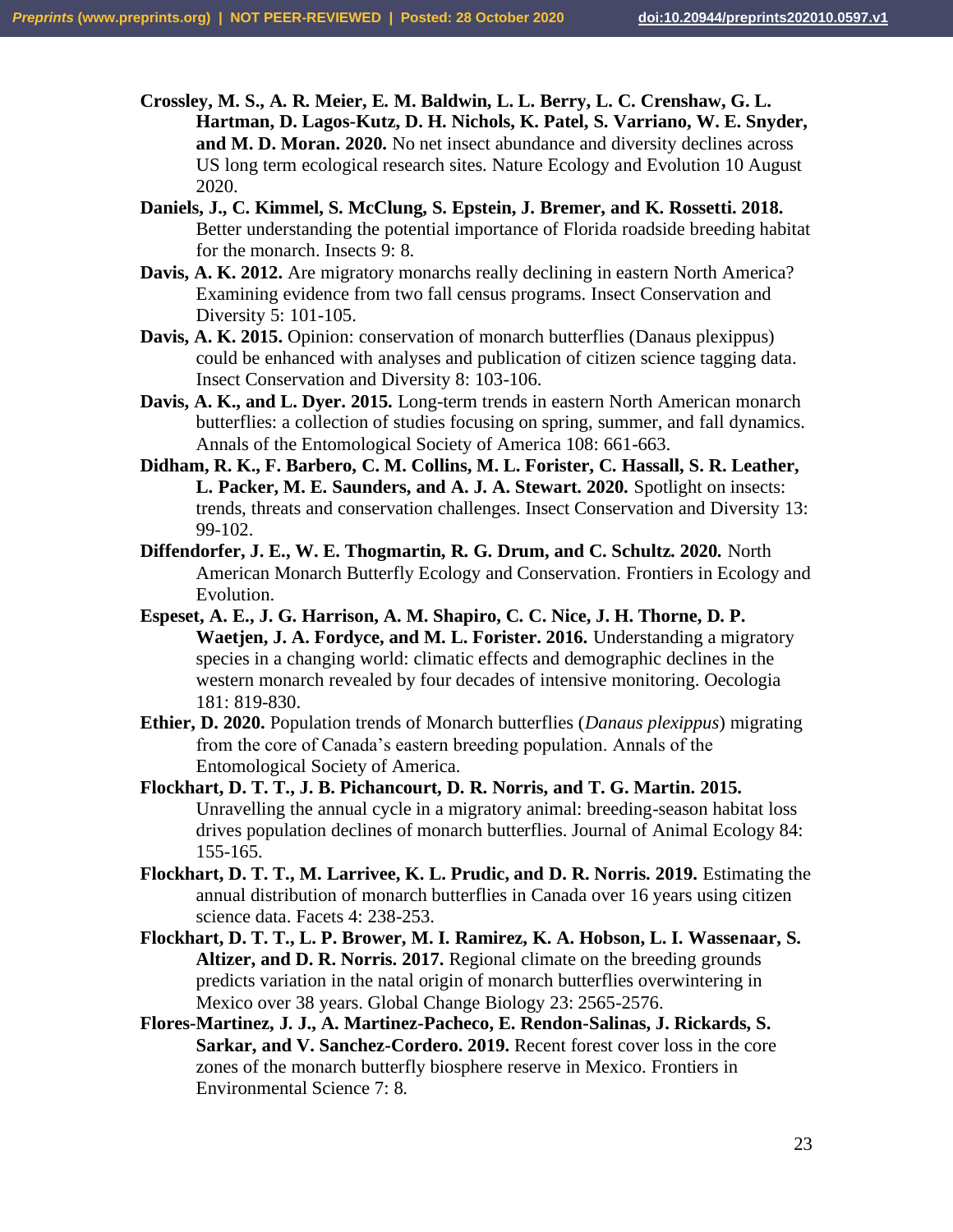**Forister, M. L., E. M. Pelton, and S. H. Black. 2019.** Declines in insect abundance and diversity: We know enough to act now. Conservation Science and Practice DOI: 10.1111/csp2.80.

**García-Serrano, E., J. Lobato Reyes, and B. X. M. Alvarez. 2004.** Locations and area occupied by monarch butterflies overwintering in Mexico from 1993 to 2002, pp. 129-133. *In* K. Oberhauser and M. Solensky (eds.), The monarch butterfly. Biology and conservation. Cornell University Press.

**Gustafsson, K. M. 2017.** Narrating the monarch butterfly: managing knowledge complexity and uncertainty in coproduction of a collective narrative and public discourse. Science Communication 39: 492-519.

**Gustafsson, K. M., A. A. Agrawal, B. V. Lewenstein, and S. A. Wolf. 2015.** The monarch butterfly through time and space: the social construction of an icon. BioScience Online Early - doi: 10.1093/biosci/biv045.

**Haan, N. L., and D. A. Landis. 2019.** The importance of shifting disturbance regimes in monarch butterfly decline and recovery. Frontiers in Ecology and Evolution 7: 8.

**Halsch, C. A., A. M. Shapiro, J. H. Thorne, D. P. Waetjen, and M. L. Forister. 2020.** A winner in the Anthropocene: changing host plant distribution explains geographical range expansion in the gulf fritillary butterfly. Ecological Entomology 45: 652-662.

**Hartzler, R. G. 2010.** Reduction in common milkweed (*Asclepias syriaca*) occurrence in Iowa cropland from 1999 to 2009. Crop Protection 29: 1542-1544.

**Howard, E., and A. K. Davis. 2015.** Investigating long-term changes in the spring migration of monarch butterflies (Lepidoptera: Nymphalidae) using 18 years of data from Journey North, a citizen science program. Annals of the Entomological Society of America 108: 664-669.

**Inamine, H., S. P. Ellner, J. P. Springer, and A. A. Agrawal. 2016.** Linking the continental migratory cycle of the monarch butterfly to understand its population decline. Oikos 125: 1081-1091.

**Journey North. 2019.** Journey North website. [https://journeynorth.org/monarchs.](https://journeynorth.org/monarchs)

**Kinkead, K. E., T. M. Harms, S. J. Dinsmore, P. W. Frese, and K. T. Murphy. 2019.** Design implications for surveys to monitor monarch butterfly population trends. Frontiers in Ecology and Evolution 7: 11.

**Knight, S. M., D. R. Norris, R. Derbyshire, and D. T. T. Flockhart. 2019.** Strategic mowing of roadside milkweeds increases monarch butterfly oviposition. Global Ecology and Conservation 19: 10.

**Leone, J. B., D. L. Larson, J. L. Larson, N. Pennarola, and K. Oberhauser. 2019.** Adult monarch (*Danaus plexippus*) abundance is higher in burned sites than in grazed sites. Frontiers in Ecology and Evolution 14 November 2019.

**Malcolm, S. B. 2018.** Anthropogenic impacts on mortality and population viability of the monarch butterfly, pp. 277-302. *In* M. R. Berenbaum (ed.), Annual Review of Entomology, Vol 63, vol. 63. Annual Reviews, Palo Alto.

**Mawdsley, J. R., T. Simmons, and D. Rubinoff. 2020.** Voluntary conservation, not regulation, will be key to monarch butterfly recovery. Wildlife Society Bulletin 2020: 1-5.

**Mejía, M. M. M. 1996.** Caracterización de las colonias de la mariposa monarcha (*Danaus plexippus* L.) en la reserva esecial de la biosfera en la estado de Michoacán, Mexico. Tesis licenciatura, Universidad Michoacana de San Nicolás de Hidalgo.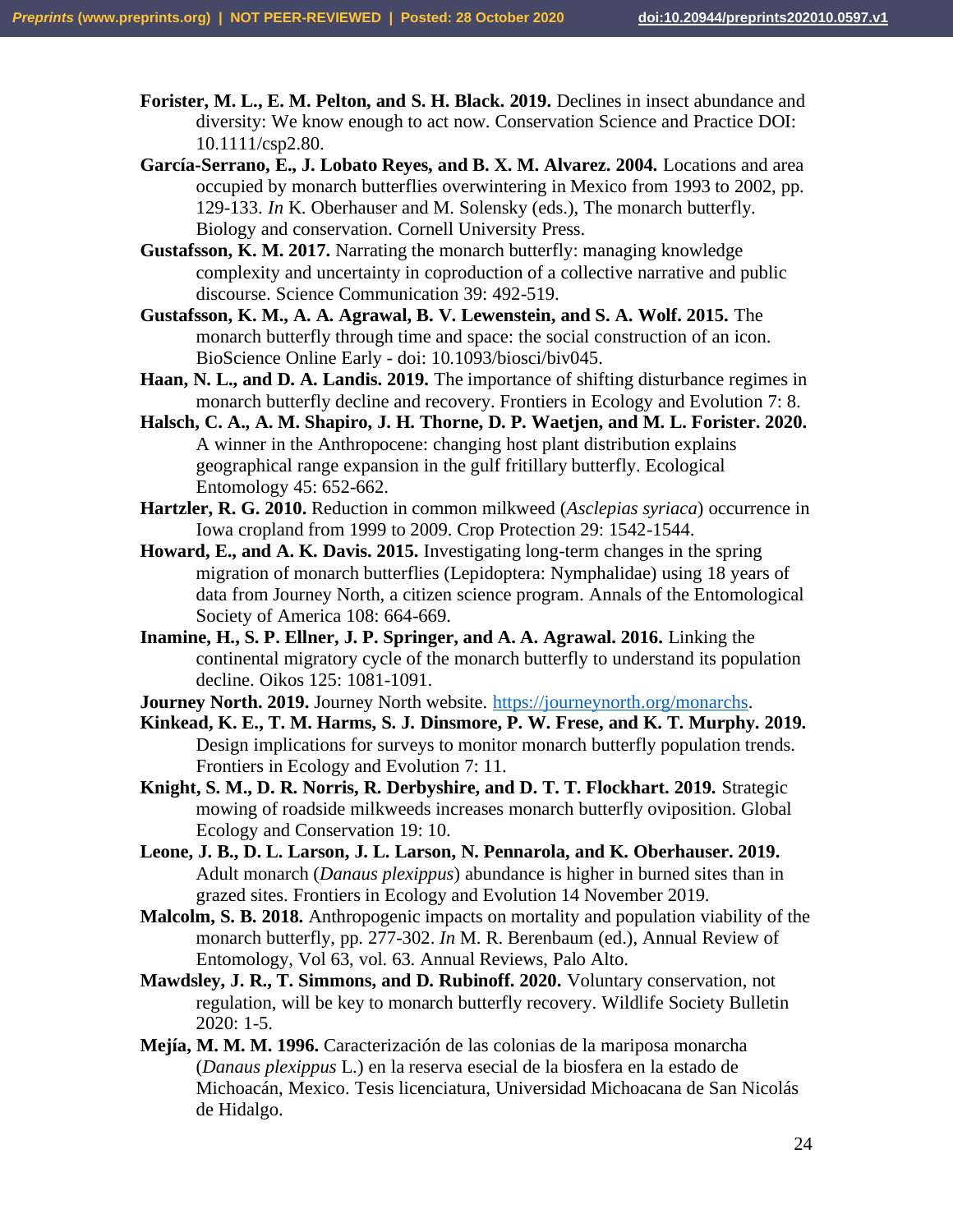**Oberhauser, K., R. Wiederholt, J. E. Diffendorfer, D. Semmens, L. Ries, W. E. Thogmartin, L. Lopez-Hoffman, and B. Semmens. 2017.** A trans-national monarch butterfly population model and implications for regional conservation priorities. Ecological Entomology 42: 51-60.

- **Pleasants, J. 2017.** Milkweed restoration in the Midwest for monarch butterfly recovery: estimates of milkweeds lost, milkweeds remaining and milkweeds that must be added to increase the monarch population. Insect Conservation and Diversity 10: 42-53.
- **Pleasants, J. M., and K. S. Oberhauser. 2013.** Milkweed loss in agricultural fields because of herbicide use: effect on the monarch butterfly population. Insect Conservation and Diversity 6: 135–144.
- **Pleasants, J. M., E. H. Williams, L. P. Brower, K. S. Oberhauser, and O. R. Taylor. 2015.** Letter to the Editor: Conclusion of no decline in summer monarch population not supported. Annals of the Entomological Society of America.
- **Pleasants, J. M., M. P. Zalucki, K. S. Oberhauser, L. P. Brower, O. R. Taylor, and W. E. Thogmartin. 2017.** Interpreting surveys to estimate the size of the monarch butterfly population: Pitfalls and prospects. Plos One 12: 16.
- **Popkin, G. 2020.** What is really killing monarch butterflies?, pp. 61-67, Scientific American.
- **Project, M. L. M. 2019.** Spring 2019 MLMP Updates. An e-Newsletter of the Monarch Larva Monitoring Project. [https://monarchjointventure.org/images/uploads/mlmp/MLMP\\_Spring\\_2019\\_ML](https://monarchjointventure.org/images/uploads/mlmp/MLMP_Spring_2019_MLMP_Newsletter.pdf) [MP\\_Newsletter.pdf.](https://monarchjointventure.org/images/uploads/mlmp/MLMP_Spring_2019_MLMP_Newsletter.pdf)
- **Ries, L., D. J. Taron, and E. Rendon-Salinas. 2015.** The disconnect between summer and winter monarch trends for the eastern migratory population: possible links to differing drivers. Annals of the Entomological Society of America 108: 691-699.
- **Ries, L., E. F. Zipkin, and R. P. Guralnick. 2019.** Tracking trends in monarch abundance over the 20th century is currently impossible using museum records. Proceedings of the National Academy of Sciences of the United States of America 116: 13745-13748.
- **Saunders, S. P., L. Ries, K. S. Oberhauser, W. E. Thogmartin, and E. F. Zipkin. 2018.** Local and cross-seasonal associations of climate and land use with abundance of monarch butterflies *Danaus plexippus*. Ecography 41: 278-290.
- **Saunders, S. P., L. Ries, N. Neupane, M. I. Ramirez, E. Garcia-Serrano, E. Rendon-Salinas, and E. F. Zipkin. 2019.** Multiscale seasonal factors drive the size of winter monarch colonies. Proceedings of the National Academy of Sciences of the United States of America 116: 8609-8614.
- **Schultz, C. B., L. M. Brown, E. Pelton, and E. E. Crone. 2017.** Citizen science monitoring demonstrates dramatic declines of monarch butterflies in western North America. Biological Conservation 214: 343-346.
- **Semmens, B. X., D. J. Semmens, W. E. Thogmartin, R. Wiederholt, L. Lopez-Hoffman, J. E. Diffendorfer, J. M. Pleasants, K. S. Oberhauser, and O. R. Taylor. 2016.** Quasi-extinction risk and population targets for the Eastern, migratory population of monarch butterflies (*Danaus plexippus*). Scientific Reports 6: 7.
- **Slayback, D. A., L. P. Brower, M. I. Ramírez, and L. S. Fink. 2007.** Establishing the presence and absence of overwintering colonies of the monarch butterfly in Mexico by the use of small aircraft. American Entomologist Spring 2007: 28-40.